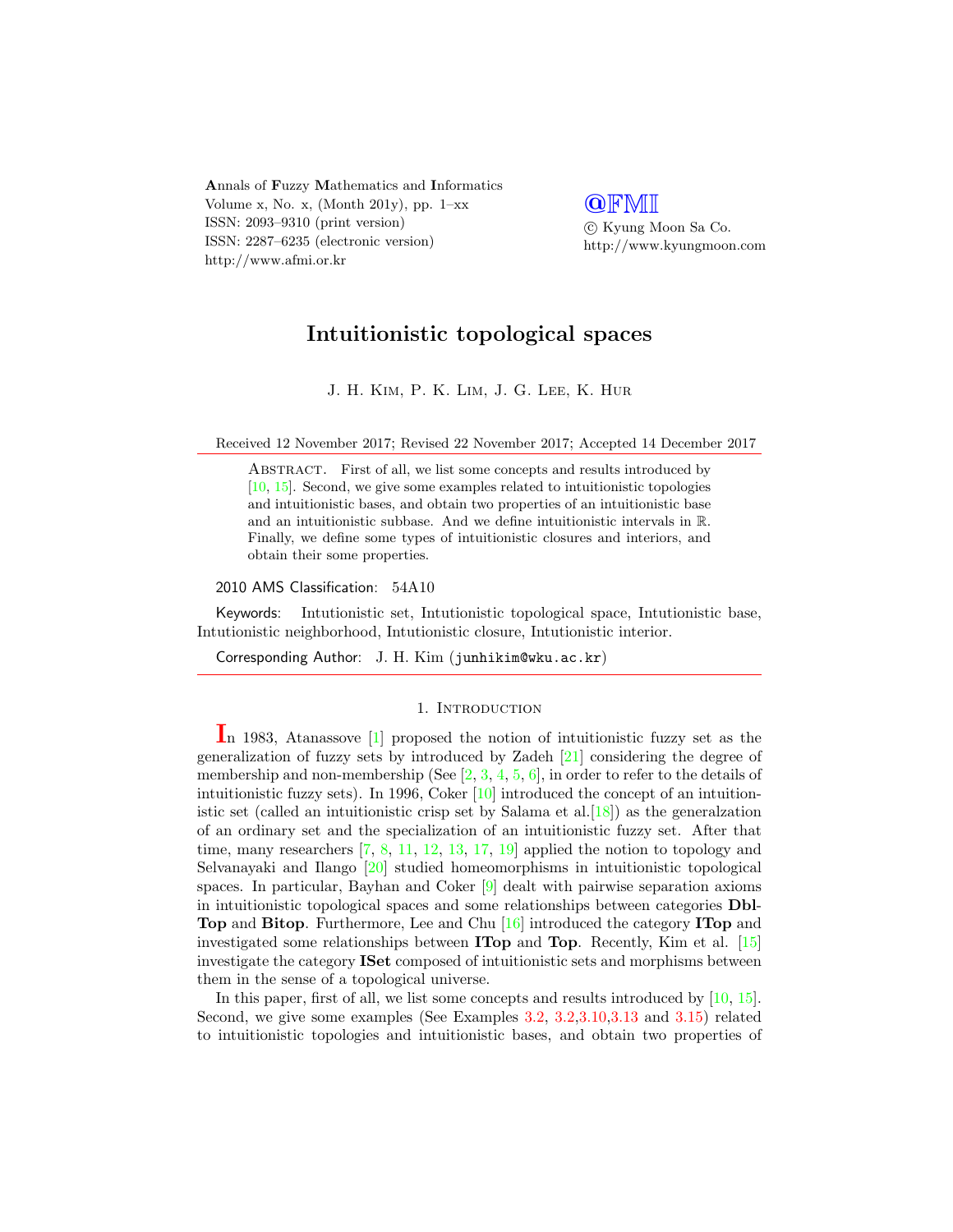an intuitionistic base and an intuitionistic subbase. And we define intuitionistic intervals in R. Finally, we define some types of intuitionistic closures and interiors, and obtain their some properties.

#### 2. Preliminaries

In this section, we list the concepts of an intuitionistic set, an intuitionistic point, an intuitionistic vanishing point and operations of intuitionistic sets. Also we list some results obtained by [\[10,](#page-17-0) [15\]](#page-17-1).

**Definition 2.1** ([\[10\]](#page-17-0)). Let X be a non-empty set. Then A is called an intuitionistic set (in short, IS) of  $X$ , if it is an object having the form

$$
A=(A_T,A_F),
$$

such that  $A_T \cap A_F = \phi$ , where  $A_T$  [resp.  $A_F$ ] is called the set of members [resp. nonmembers] of A.

In fact,  $A_T$  [resp.  $A_F$ ] is a subset of X agreeing or approving [resp. refusing or opposing] for a certain opinion, view, suggestion or policy.

The intuitionistic empty set [resp. the intuitionistic whole set] of  $X$ , denoted by  $\phi_I$  [resp.  $X_I$ ], is defined by  $\phi_I = (\phi, X)$  [resp.  $X_I = (X, \phi)$ ].

In general,  $A_T \cup A_F \neq X$ .

We will denote the set of all ISs of X as  $IS(X)$ .

It is obvious that  $A = (A, \phi) \in IS(X)$  for each ordinary subset A of X. Then we can consider an IS of  $X$  as the generalization of an ordinary subset of  $X$ . Furthermore, it is clear that  $A = (A_T, A_T, A_F)$  is an neutrosophic crisp set in X, for each  $A \in IS(X)$ . Thus we can consider a neutrosophic crisp set in X as the generalization of an IS of X.

**Remark 2.2.** Let X be a set and let  $A \in IS(X)$  such that  $A_T \cup A_F = X$ . We define the mappings  $\mu, \nu : X \to [0, 1]$  as follows: for each  $x \in X$ ,

$$
\mu(x) = \chi_{A_T}(x), \ \nu(x) = \chi_{A_F}(x).
$$

Then we can easily see that  $(\mu, \nu)$  is an intuitionistic fuzzy set in X introduced by Atanassov [\[1\]](#page-16-0). Thus by identifying A with  $(\mu, \nu)$ , we can consider the intuitionistic set A in X as an an intuitionistic fuzzy set in X. However, if  $A_T \cup A_F \neq X$ , then  $(\mu, \nu)$  is not an intuitionistic fuzzy set in X, since  $\mu(x) + \nu(x) = 0$ , for each  $x \notin A_T \cap A_F.$ 

**Definition 2.3** ([\[10\]](#page-17-0)). Let  $A, B \in IS(X)$  and let  $(A_j)_{j \in J} \subset IS(X)$ .

- (i) We say that A is contained in B, denoted by  $A \subset B$ , if  $A_T \subset B_T$  and  $A_F \supset B_F$ .
- (ii) We say that A equals to B, denoted by  $A = B$ , if  $A \subset B$  and  $B \subset A$ .
- (iii) The complement of A denoted by  $A^c$ , is an IS of X defined as:

$$
A^c = (A_F, A_T).
$$

(iv) The union of A and B, denoted by  $A \cup B$ , is an IS of X defined as:

$$
A \cup B = (A_T \cup B_T, A_F \cap B_F).
$$
  
2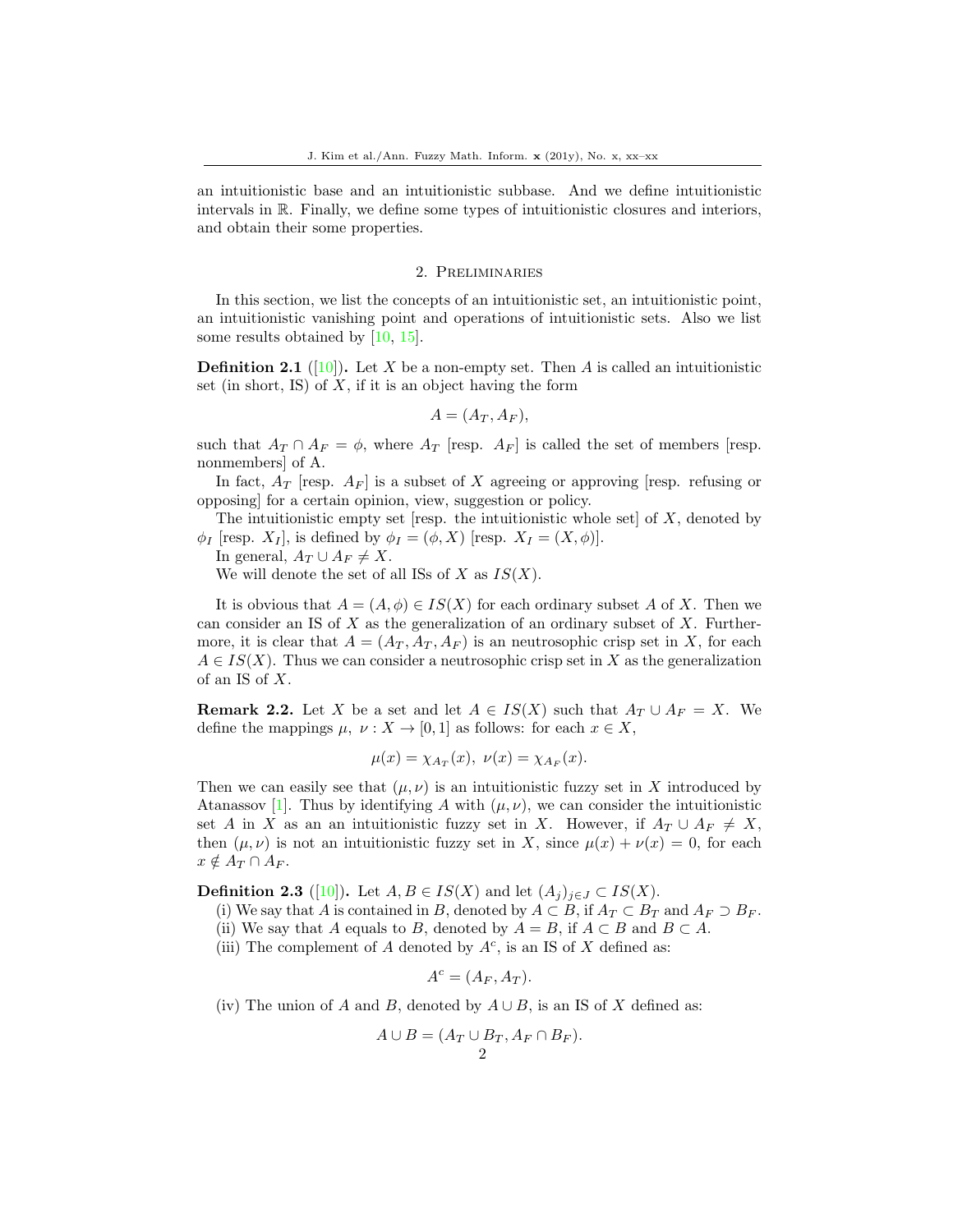(v) The union of  $(A_j)_{j\in J}$ , denoted by  $\bigcup_{j\in J} A_j$  (in short,  $\bigcup A_j$ ), is an IS of X defined as:

$$
\bigcup_{j \in J} A_j = (\bigcup_{j \in J} A_{j,T}, \bigcap_{j \in J} A_{j,F}).
$$

(vi) The intersection of A and B, denoted by  $A \cap B$ , is an IS of X defined as:

$$
A \cap B = (A_T \cap B_T, A_F \cup B_F).
$$

(vii) The intersection of  $(A_j)_{j\in J}$ , denoted by  $\bigcap_{j\in J} A_j$  (in short,  $\bigcap A_j$ ), is an IS of  $X$  defined as:

$$
\bigcap_{j\in J} A_j = (\bigcap_{j\in J} A_{j,T}, \bigcup_{j\in J} A_{j,F}).
$$

(viii)  $A - B = A \cap B^c$ .  $(ix)$  [ ] $A = (A_T, A_T^c),$  < >  $A = (A_F^c, A_F).$ 

**Example 2.4.** Let  $X = \{a, b, c, d, e, f\}$  and let  $A = (\{b, c, f\}, \{b, d\}) \in IS(X)$ . Then  $A^c = (A_F, A_T)$ . Thus

$$
A \cup A^{c} = (A_{T} \cup A_{F}, A_{F} \cap A_{T})
$$
  
= (\{a, c, f\} \cup \{b, d\}, \{b, d\} \cap \{a, c, f\})  
= \{a, b, c, d, f\}, \phi)  
 $\neq X_{I}$ 

and

$$
A \cap A^{c} = (A_{T} \cap A_{F}, A_{F} \cup A_{T})
$$
  
= (\{a, c, f\} \cap \{b, d\}, \{b, d\} \cup \{a, c, f\})  
= (\phi, \{a, b, c, d, f\})  
 $\neq \phi_{I}.$ 

**Result 2.5** ([\[15\]](#page-17-1), Proposition 3.6). Let  $A, B, C \in IS(X)$ . Then

- (1) (Idempotent laws):  $A \cup A = A$ ,  $A \cap A = A$ ,
- (2) (Commutative laws):  $A \cup B = B \cup A$ ,  $A \cap B = B \cap A$ ,

(3) (Associative laws): 
$$
A \cup (B \cup C) = (A \cup B) \cup C
$$
,  $A \cap (B \cap C) = (A \cap B) \cap C$ ,

(4) (Distributive laws):  $A \cup (B \cap C) = (A \cup B) \cap (A \cup C)$ ,

$$
A \cap (B \cup C) = (A \cap B) \cup (A \cap C),
$$

- (5) (Absorption laws):  $A \cup (A \cap B) = A$ ,  $A \cap (A \cup B) = A$ ,
- (6) (DeMorgan's laws):  $(A \cup B)^c = A^c \cap B^c$ ,  $(A \cap B)^c = A^c \cup B^c$ ,
- $(7) (A^c)^c = A,$
- (8) (8a)  $A \cup \phi_I = A, A \cap \phi_I = \phi_I,$ 
	- (8b)  $A \cup X_I = X_I, A \cap X_I = A$ ,
	- (8c)  $X_I{}^c = \phi_I, \, \phi_I{}^c = X_I,$
	- (8d) in general,  $A \cup A^c \neq X_I$ ,  $A \cap A^c \neq \phi_I$ .

**Result 2.6** ([\[15\]](#page-17-1), Proposition 3.7). Let  $A \in IS(X)$  and let  $(A_j)_{j \in J} \subset IS(X)$ . Then (1)([\[10\]](#page-17-0), Corollary 2.7)  $(\bigcap A_j)^c = \bigcup A_j^c$ ,  $(\bigcup A_j)^c = \bigcap A_j^c$ , (2)  $A \cap (\bigcup A_j) = \bigcup (A \cap A_j), A \cup (\bigcap A_j) = \bigcap (A \cup A_j).$ 

**Definition 2.7** ([\[10\]](#page-17-0)). Let X be a non-empty set,  $a \in X$  and let  $A \in IS(X)$ .

(i) The form  $({a}, {a}^c)$  [resp.  $(\phi, {a}^c)$ ] is called an intuitionistic point [resp. vanishing point] of X and denoted by  $a_I$  [resp.  $a_{IV}$ ].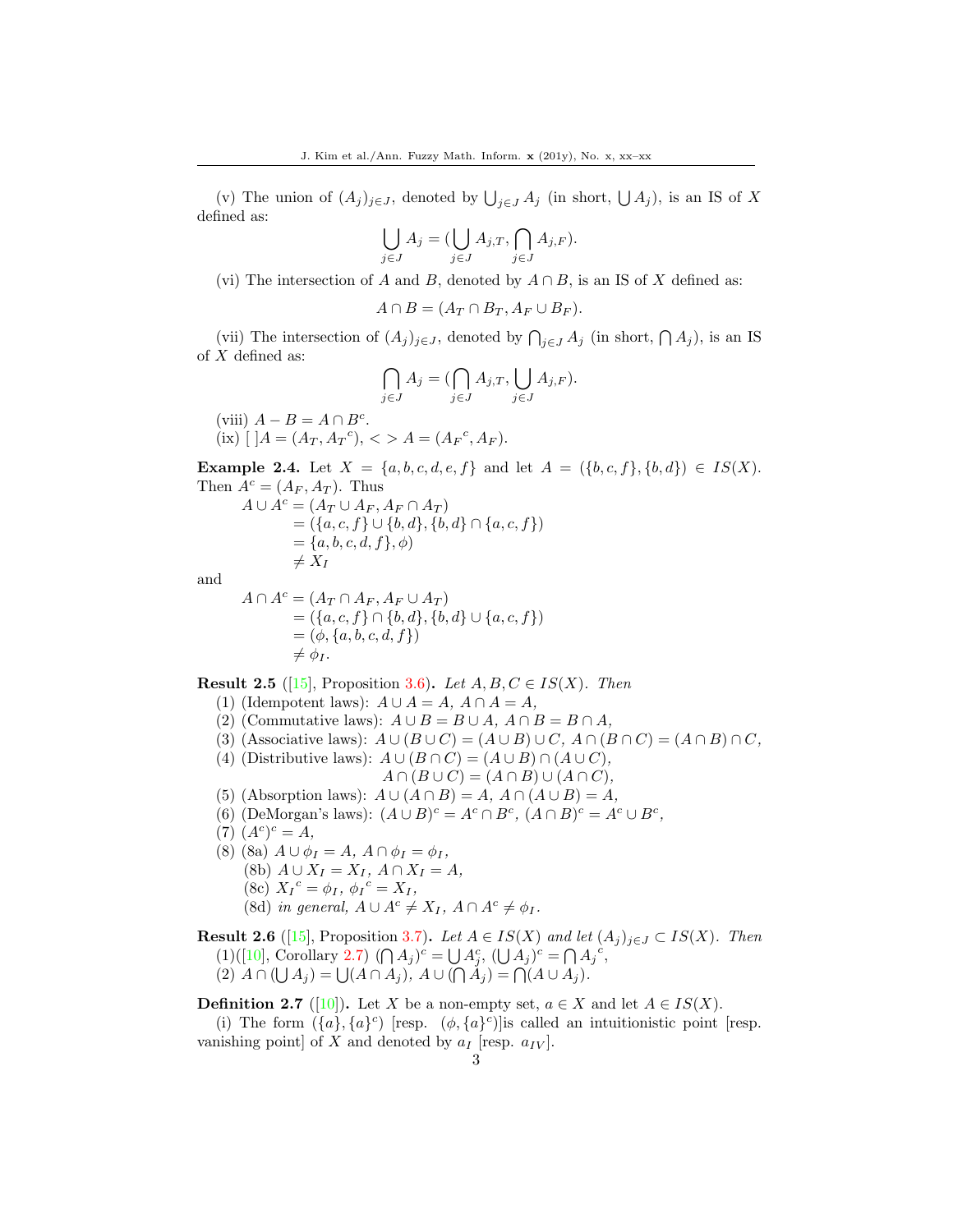(ii) We say that  $a_I$  [resp.  $a_{IV}$ ] is contained in A, denoted by  $a_I \in A$  [resp.  $a_{IV} \in A$ , if  $a \in A_{T}$  [resp.  $a \notin A_{F}$ ].

We will denote the set of all intuitionistic points or intuitionistic vanishing points in X as  $IP(X)$ .

**Result 2.8** ([\[10\]](#page-17-0), Proposition 3.4). Let  $(A_j)_{j\in J} \subset IS(X)$  and let  $p \in X$ .

(1)  $p_I \in \bigcap A_j$  [resp.  $p_{IV} \in \bigcap A_j$ ] if and only if  $p_I \in A_j$  [resp.  $p_{IV} \in A_j$ ], for each  $j \in J$ .

(2)  $p_I \in \bigcup A_j$  [resp.  $p_{IV} \in \bigcup A_j$ ] if and only if there exists  $j \in J$  such that  $p_I \in A_j$  [resp.  $p_{IV} \in A_j$ .

**Result 2.9** ([\[10\]](#page-17-0), Proposition 3.5). Let  $A, B \in IS(X)$ . Then

(1)  $A \subset B$  if and only if  $p_I \in A \Rightarrow p_I \in B$  [resp.  $p_{IV} \in A \Rightarrow p_{IV} \in B$ ], for each  $p \in X$ .

(2)  $A = B$  if and only if  $p_I \in A \Leftrightarrow p_I \in B$  [resp.  $p_{IV} \in A \Leftrightarrow p_{IV} \in B$ ], for each  $p \in X$ .

**Result 2.10** ([\[10\]](#page-17-0), Proposition 3.6). Let  $A \in IS(X)$ . Then

$$
A = (\bigcup_{a_I \in A} a_I) \cup (\bigcup_{a_{IV} \in A} a_{IV}).
$$

For each  $A \in IS(X)$ , let  $A_I = \bigcup_{a_I \in A} a_I$  and let  $A_{IV} = \bigcup_{a_{IV} \in A} a_{IV}$ . Then by the above Result,  $A = A_I \cup A_{IV}$ . In fact,  $A_I = (A_T, A_T{}^c)$  and  $A_{IV} = (\phi, A_F)$ .

**Remark 2.11.** Let  $A \in IS(X)$  such that  $A_T \cup A_F = X$ , then  $A_{IV} \subset A_I$  and thus

$$
A = A_I \cup A_{IV} = A_I.
$$

We will denote the family of all ISs A in X such that  $A_T \cup A_F = X$  as  $IS_*(X)$ , i.e.,

$$
IS_*(X) = \{ A \in IS(X) : A_T \cup A_F = X \}.
$$

In this case, it is obvious that  $A \cap A^c = \phi_I$  and  $A \cup A^c = X_I$  and thus

$$
(IS_*(X), \subset, \phi_I, X_I)
$$

is a Boolean algebra. In fact, there is a one-to-one correspondence between  $P(X)$  and  $IS_*(X)$ , where  $P(X)$  denotes the power set of X. Moreover, for any  $A, B \in IS_*(X)$ ,  $A = A_I = [ |A = \langle \rangle A \text{ and } A \cup B, A \cap B, A - B \in IS_*(X).$ 

**Example 2.12.** Let  $X = \{a, b, c, d, e\}$  and let  $A = \{\{a, b\}, \{c, d\}\}\$ . Then clearly,  $a_I, b_I \in A$ . Thus

$$
a_I \cup b_I = (\{a, b\}, \{c, d, e\}) \neq A.
$$

On the other hand,

$$
A_I = \bigcup_{a_I \in A} a_I = (\{a\} \cup \{b\}, \{b, c, d, e\} \cap \{a, c, d, e\}) = (\{a, b\}, \{c, d, e\})
$$
  
=  $(A_T, A_T^c)$ 

and

$$
A_{IV} = \bigcup_{a_{IV} \in A} a_{IV} = (\phi, \{b, c, d, e\} \cap \{a, c, d, e\} \cap \{a, b, c, d\}) = (\phi, \{c, d\})
$$
  
= (\phi, A<sub>F</sub>).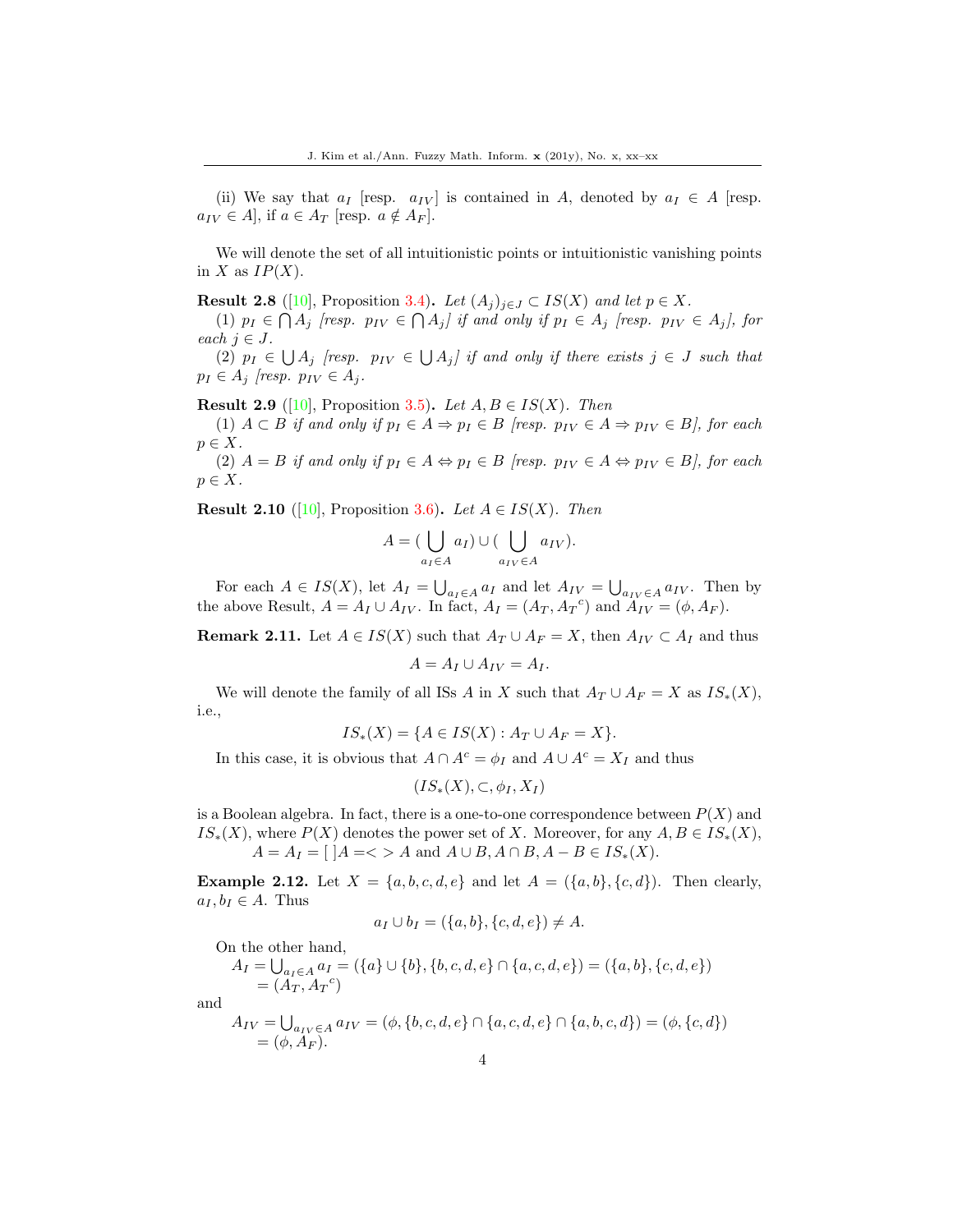#### 3. Intuitionistic topological spaces

Coker [\[11\]](#page-17-8) introduced an intuitionistic topological space, an intuitionistic base, an intuitionistic continuity and an intuitionistic compact space and studied their some properties. In this section, we give additional examples of intuitionistic topologies and obtain two properties related to an intuitionistic base and an intuitionistic subbase. And we define intuitionistic intervals in R.

**Definition 3.1** ([\[11\]](#page-17-8)). Let X be a non-empty set and let  $\tau \subset IC(X)$ . Then  $\tau$  is called an intuitionistic topology (in short IT) on  $X$ , it satisfies the following axioms: (i)  $\phi_I, X_I \in \tau$ ,

- 
- (ii)  $A \cap B \in \tau$ , for any  $A, B \in \tau$ ,
- (iii)  $\bigcup_{j\in J} A_j \in \tau$ , for each  $(A_j)_{j\in J} \subset \tau$ .

In this case, the pair  $(X, \tau)$  is called an intuitionistic topological space (in short, ITS) and each member O of  $\tau$  is called an intuitionistic open set (in short, IOS) in X. An IS F of X is called an intuitionistic closed set (in short, ICS) in X, if  $F^c \in \tau$ .

It is obvious that  $\{\phi_I, X_I\}$  is the smallest IT on X and will be called the intuitionistic indiscreet topology and denoted by  $\tau_{I,0}$ . Also  $IS(X)$  is the greatest IT on X and will be called the intuitionistic discreet topology and denoted by  $\tau_{L,1}$ . The pair  $(X, \tau_{I,0})$  [resp.  $(X, \tau_{I,1})$ ] will be called the intuitionistic indiscreet [resp. discreet] space.

We will denote the set of all ITs on X as  $IT(X)$ . For an ITS X, we will denote the set of all IOSs [resp. ICSs] on X as  $IO(X)$  [resp.  $IC(X)$ ].

**Example3.2.** (1) ([\[11\]](#page-17-8), Example 3.2) For any ordinary topological space  $(X, \tau_o)$ , let  $\tau = \{(A, A^c) : A \in \tau_o\}$ . Then clearly,  $(X, \tau)$  is an ITS.

(2) Let  $X = \{a, b\}$ . Then  $\tau_{I,1} = \{\phi_I, a_I, b_I, (a, \phi), (a, \phi), a_{IV}, b_{IV}, X_I\}$ .

(3)([\[11\]](#page-17-8), Example 3.4) Let  $(X, \tau)$  be an ordinary topological space such that  $\tau$  is not indiscrete, where  $\tau = {\phi, X} \cup {G_j : j \in J}$ . Then there exist two ITs on X as follows:  $\tau^1 = \{\phi_I, X_I\} \cup \{(G_j, \phi) : j \in J\}$  and  $\tau^2 = \{\phi_I, X_I\} \cup \{(\phi, G_j^c) : j \in J\}$ .

(4) Let X be a set and let  $A \in IS(X)$ . Then A is said to be finite, if  $A_T$  is finite. Consider the family  $\tau = \{U \in IS(X) : U = \phi_I \text{ or } U^c \text{ is finite}\}\.$  Then we can easily show that  $\tau$  is an IT on X.

In this case,  $\tau$  will be called an intuitionistic cofinite topology on X and denoted by  $ICof(X)$ .

(5) Let X be a set and let  $A \in IS(X)$ . Then A is said to be countable, if  $A_T$ is countable. Consider the family  $\tau = \{U \in IS(X) : U = \phi_I \text{ or } U^c \text{ is countable}\}.$ Then we can easily show that  $\tau$  is an IT on X.

In this case,  $\tau$  will be called an intuitionistic cocountable topology on X and denoted by  $\text{ICoc}(X)$ .

**Result 3.3** ([\[11\]](#page-17-8), Proposition 3.5). Let  $(X, \tau)$  be an ITS. Then the following two ITs on X can be defined by:

 $\tau_{0,1} = \{ [ |U : U \in \tau \}, \tau_{0,2} = \{ \langle \rangle U : U \in \tau \}.$ 

Furthermore, the following two ordinary topologies on  $X$  can be defined by (See [\[8\]](#page-17-7)):

$$
\tau_1 = \{U_T : U \in \tau\}, \ \tau_2 = \{U_F^c : U \in \tau\}.
$$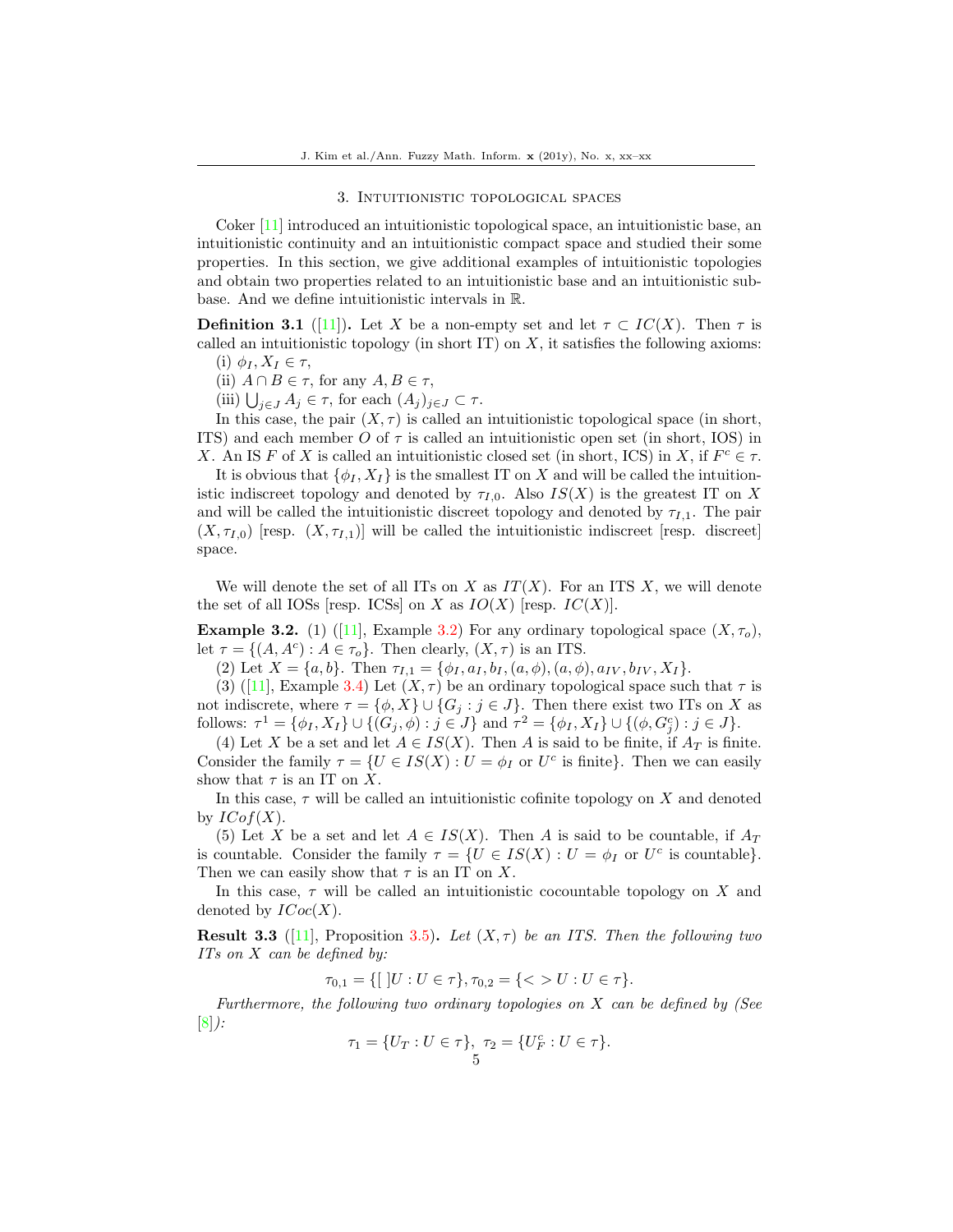**Remark 3.4.** (1) Let  $(X, \tau)$  be an ITS such that  $\tau \subset IS_*(X)$ . Then it is obvious that  $\tau = \tau_{0.1} = \tau_{0.2}$ .

(2) For an IT  $\tau$  on a set X, we will denote two ITs  $\tau_{0,1}$  and  $\tau_{0,2}$  defined in Result 3.3 as  $\tau_{0,1} = \left[ \begin{array}{c} \vert \tau \vert \text{ and } \tau_{0,2} = \langle \tau \rangle \tau \text{, respectively.} \end{array} \right]$ 

(3) For an IT  $\tau$  on a set X, let  $\tau_1$  and  $\tau_2$  be ordinary topologies on X defined in Result 3.3. Then  $(X, \tau_1, \tau_2)$  is a bitopological space by Kelly [\[14\]](#page-17-16) (Also see Proposition 3.1 in [\[9\]](#page-17-14)).

The following is the immediate result of Definition 3.1.

Proposition 3.5. Let X be an ITS. Then

- (1)  $\phi_I, X_I \in IC(X),$
- (2)  $A \cup B \in IC(X)$ , for any  $A, B \in IC(X)$ ,
- (3)  $\bigcap_{j\in J} A_j \in IC(X)$ , for each  $(A_j)_{j\in J} \subset IC(X)$ .

**Definition 3.6** ([\[11\]](#page-17-8)). Let  $\tau_1, \tau_2 \in IT(X)$ . Then we say that  $\tau_1$  is contained in  $\tau_2$ or  $\tau_1$  is coarser than  $\tau_2$  or  $\tau_2$  is finer than  $\tau_1$ , if  $\tau_1 \subset \tau_2$ , i.e.,  $G \in \tau_2$ , for each  $G \in \tau_1$ .

It is clear that  $\tau_{I,0} \subset \tau \subset \tau_{I,1}$ .

**Result 3.7** ([\[11\]](#page-17-8), Proposition 3.8). Let  $(\tau_j)_{j \in J} \subset IT(X)$ . Then  $\bigcap_{j \in J} \tau_j \in IT(X)$ . In fact,  $\bigcap_{j\in J}\tau_j$  is the coarsest IT on X containing each  $\tau_j$ .

**Proposition 3.8.** Let  $\tau, \gamma \in IT(X)$ . We define  $\tau \wedge \gamma$  and  $\tau \vee \gamma$  as follows:  $\tau \wedge \gamma = \{W : W \in \tau \text{ and } W \in \gamma\}$ 

and

$$
\tau \vee \gamma = \{ W : W = U \cup V, U \in \tau \text{ and } V \in \gamma \}.
$$

Then

- (1)  $\tau \wedge \gamma$  is an IT on X which is the finest IT coarser than both  $\tau$  and  $\gamma$ ,
- (2)  $\tau \vee \gamma$  is an IT on X which is the coarsest IT finer than  $\tau$  and  $\gamma$ .

*Proof.* (1) It is easily to verify that  $\tau \wedge \gamma \in IT(X)$ . Let  $\eta$  be any IT which is coarser than both  $\tau$  and  $\gamma$  and let  $W \in \eta$ . Then  $W \in \tau$  and  $W \in \gamma$ . Thus  $W \in \tau \wedge \gamma$ . So  $\eta$ is coarser than  $\tau \wedge \gamma$ .

(2) Similarly, we prove that  $\tau \vee \gamma \in IT(X)$  and that it is the coarsest IT finer than  $\tau$  and  $\gamma$ .

#### **Definition 3.9** ([\[11\]](#page-17-8)). Let  $(X, \tau)$  be an ITS.

(i) A subfamily  $\beta$  of  $\tau$  is called an intutionistic base (in short, IB) for  $\tau$ , if for each  $A \in \tau$ ,  $A = \phi_I$  or there exists  $\beta' \subset \beta$  such that  $A = \bigcup \beta'$ .

(ii) A subfamily  $\sigma$  of  $\tau$  is called an intutionistic subbase (in short, ISB) for  $\tau$ , if the family  $\beta = \{ \bigcap \sigma' : \sigma' \text{ is a finite subset of } \sigma \} \text{ is a base for } \tau.$ 

In this case, the IT  $\tau$  is said to be generated by  $\sigma$ . In fact,  $\tau = {\phi_I} \cup {\{\bigcup \beta' : \}}$  $\beta' \subset \beta$ .

**Example3.10.** (1) ([\[11\]](#page-17-8), Example 3.10) Let  $\sigma = \{((a, b), (-\infty, a]) : a, b \in \mathbb{R}\}\)$ the family of ISs in  $\mathbb R$ . Then  $\sigma$  generates an IT  $\tau$  on  $\mathbb R$ , which is called the "usual left intuitionistic topology" on R. In fact, the IB  $\beta$  for  $\tau$  can be written in the form

 $\beta = {\mathbb{R}_I} \cup \sigma$  and  $\tau$  consists of the following ISs in R:

 $\phi_I, \mathbb{R}_I;$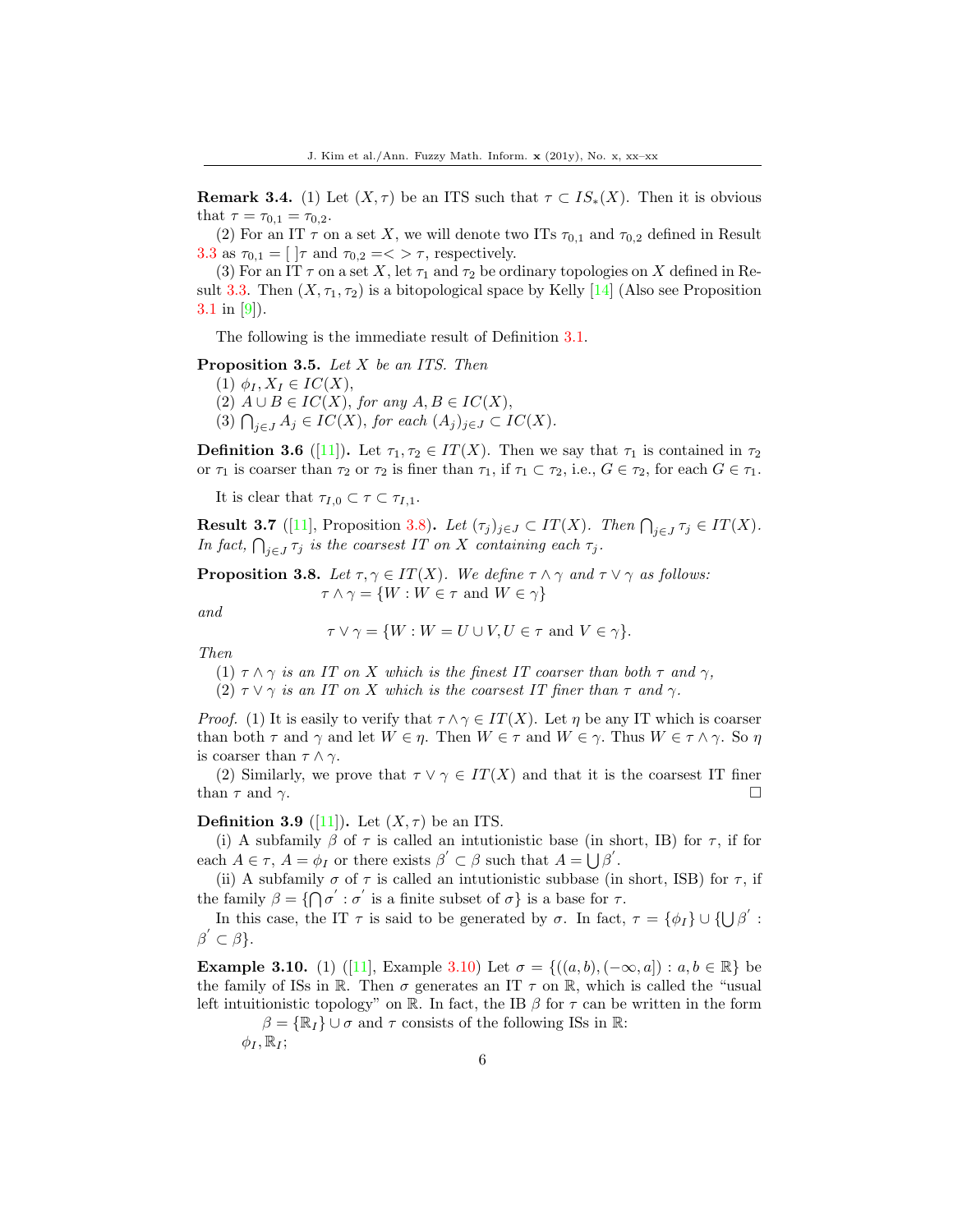$(\cup (a_j, b_j), (-\infty, c]),$ 

where  $a_i, b_i, c \in \mathbb{R}$ ,  $\{a_i : j \in J\}$  is bounded from below,  $c < \inf\{a_i : j \in J\}$ ;  $(\cup (a_j, b_j), \phi),$ 

where  $a_j, b_j \in \mathbb{R}$ ,  $\{a_j : j \in J\}$  is not bounded from below.

Similarly, one can define the "usual right intuitionistic topology" on  $\mathbb R$  using an analogue construction.

(2)([\[11\]](#page-17-8), Example 3.11) Consider the family  $\sigma$  of ISs in R

$$
\sigma = \{ ((a, b), (-\infty, a_1] \cup [b_1, \infty)) : a, b, a_1, b_1 \in \mathbb{R}, a_1 \le a, b_1 \le b \}.
$$

Then  $\sigma$  generates an IT  $\tau$  on R, which is called the "usual intuitionistic topology" on R. In fact, the IB  $\beta$  for  $\tau$  can be written in the form  $\beta = {\mathbb{R}}_I$   $\cup$   $\sigma$  and the elements of  $\tau$  can be easily written down as in the above example.

(3) Consider the family  $\sigma_{[0,1]}$  of ISs in R

$$
\sigma_{[0,1]} = \{([a,b], (-\infty, a) \cup (b, \infty)) : a, b \in \mathbb{R} \text{ and } 0 \le a \le b \le 1\}.
$$

Then  $\sigma_{[0,1]}$  generates an IT  $\tau_{[0,1]}$  on R, which is called the "usual unit closed interval" intuitionistic topology" on R. In fact, the IB  $\beta_{[0,1]}$  for  $\tau_{[0,1]}$  can be written in the form  $\beta_{[0,1]} = {\mathbb{R}} \cup \sigma_{[0,1]}$  and the elements of  $\tau$  can be easily written down as in the above example.

In this case,  $([0,1], \tau_{[0,1]})$  is called the "intuitionistic usual unit closed interval" and will be denoted by  $[0, 1]_I$ , where  $[0, 1]_I = ([0, 1], (-\infty, 0) \cup (1, \infty)).$ 

(4) Let X be a non-empty set and let  $\beta = \{p_I : p \in X\} \cup \{p_{IV} : p \in X\}$ . Then  $\beta$ is an IB for the intuitionistic discrete topology  $\tau_1$  on X.

(5) Let  $X = \{a, b, c\}$  and let  $\beta = \{(\{a, b\}, \{c\}), (\{b, c\}, \{a\}), X_I\}$ . Assume that β is an base for an IT  $\tau$  on X. Then by the definition of base,  $\beta \subset \tau$ . Thus  $({a, b}, {c}), ({b, c}, {a}) \in \tau$ . So  $({a, b}, {c}) \cap ({b, c}, {a}) = ({b}, {a, c}) \in \tau$ . But for any  $\beta' \subset \beta$ ,  $({\{b\}, \{a, c\}) \neq \bigcup \beta'$ . Hence  $\beta$  is not an IB for an IT on X.

From  $(1)$ ,  $(2)$  and  $(3)$  in Example 3.10, we can define intutionistic intervals as following.

**Definition 3.11.** Let  $a, b \in \mathbb{R}$  such that  $a \leq b$ . Then

(i) (the closed interval)  $[a, b]_I = ([a, b], (-\infty, a) \cup (b, \infty)),$ 

(ii) (the open interval)  $(a, b)$ <sub>I</sub> =  $((a, b), (-\infty, a] \cup [b, \infty)),$ 

(iii) (the half open interval or the half closed interval)

 $(a, b]_I = ((a, b], (-\infty, a] \cup (b, \infty)), [a, b]_I = ([a, b], (-\infty, a] \cup [b, \infty)),$ 

(iv) (the half intuitionistic real line)

 $(-\infty, a]_I = ((-\infty, a], (a, \infty)), (-\infty, a)_I = ((-\infty, a), [a, \infty)),$ 

- $[a, \infty)_I = ([a, \infty), (-\infty, a)), (a, \infty)_I = ((a, \infty), (-\infty, a]),$
- (v) (the intuitionistic real line)  $(-\infty, \infty)_I = ((-\infty, \infty), \phi) = \mathbb{R}_I$ .

**Proposition 3.12.** Let X be a non-empty set and let  $\beta \subset IS(X)$ . Then  $\beta$  is an IB for an IT  $\tau$  on X if and only if it satisfies the followings:

(1)  $X_I = \bigcup \beta$ ,

(2) if  $B_1, B_2 \in \beta$  and  $p_I \in B_1 \cap B_2$  [resp.  $p_{IV} \in B_1 \cap B_2$ ], then there exists  $B \in \beta$ such that  $p_I \in B \subset B_1 \cap B_2$  [resp.  $p_{IV} \in B \subset B_1 \cap B_2$ ].

7

*Proof.* The proof is the same as one in ordinary topological spaces.  $\Box$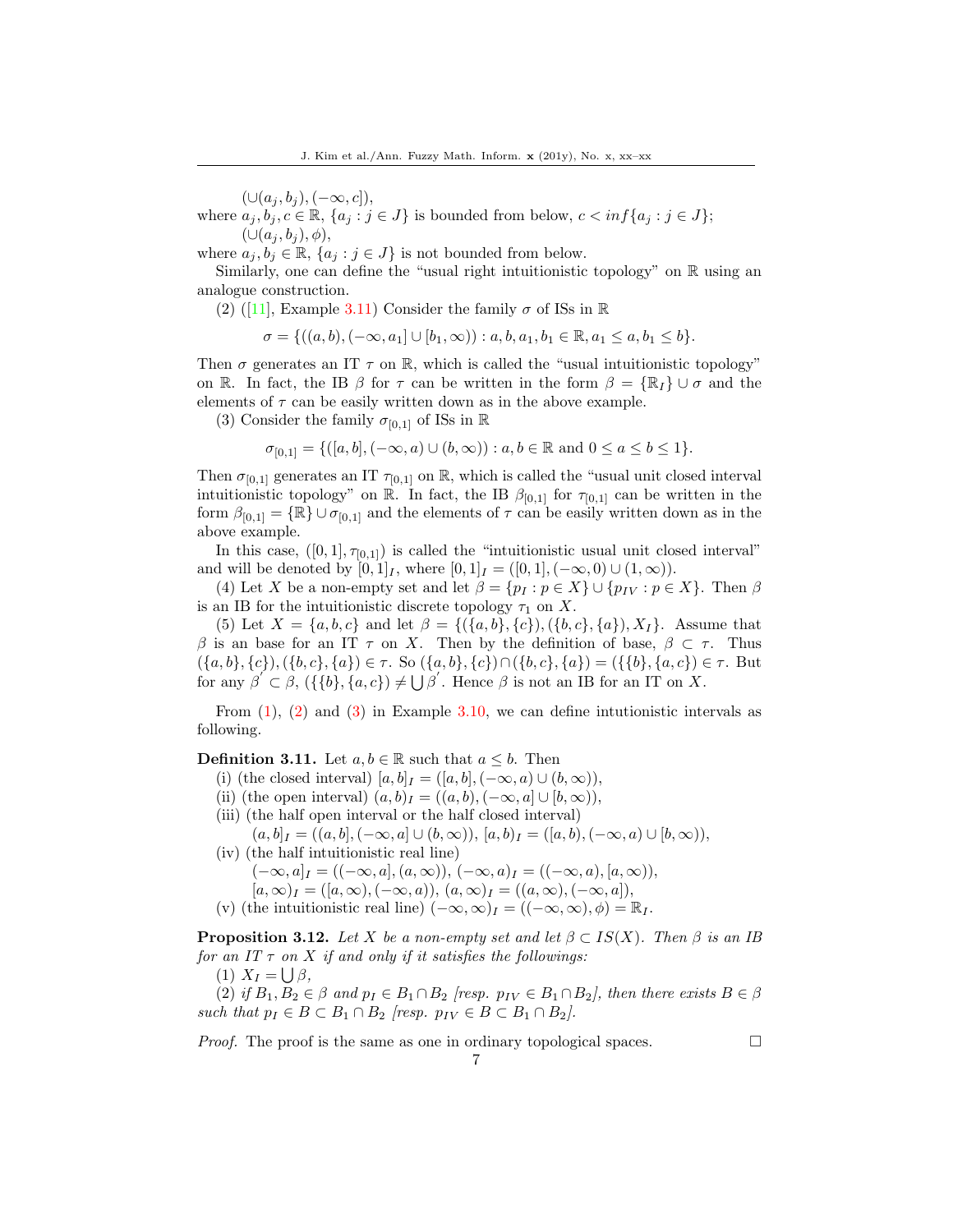**Example 3.13.** Let  $X = \{a, b, c\}$  and let  $\beta = \{(\{a\}, \{b, c\}), (\{a, b\}, \{c\}), (\{a, c\}, \{b\})\}.$ Then clearly,  $\beta$  satisfies two conditions of Proposition 3.12. Thus  $\beta$  is an IB for an IT  $\tau$  on X. Furthermore,  $\tau = {\phi_I, (\{a\}, \{b, c\}), (\{a, b\}, \{c\}), (\{a, c\}, \{b\}), X_I}.$ 

**Proposition 3.14.** Let X be a non-empty set and let  $\sigma \subset IS(X)$  such that  $X_I =$  $\bigcup \sigma$ . Then there exists a unique IT  $\tau$  on X such that  $\sigma$  is an ISB for  $\Gamma$ .

*Proof.* Let  $\beta = \{B \in IS(X) : B = \bigcup_{i=1}^{n} S_i \text{ and } S_i \in \sigma\}$ . Let  $\tau = \{U \in IS(X) : U = \emptyset\}$  $\phi_I$  or there is a subcollection  $\beta'$  of  $\beta$  such that  $U = \bigcup \beta'$ . Then we can show that  $\tau$  is the unique IT on X such that  $\sigma$  is an ISB for  $\tau$ .

In Proposition 3.14,  $\tau$  is called the IT on X generated by  $\sigma$ .

**Example 3.15.** Let  $X = \{a, b, c, d, e\}$  and let  $\sigma = \{(\{a\}, \{b, c, d, e\}), (\{a, b, c\}, \{d, e\}),\$  $({b, c, e}, {a, d}, ({c, d}, {a, b, e})$ . Then clearly,

$$
\bigcup \sigma_T = \{a\} \cup \{a, b, c\} \cup \{b, c, e\} \cup \{c, d\} = X
$$

and

$$
\bigcap \sigma_F = \{b, c, d, e\} \cap \{d, e\} \cap \{a, d\} \cap \{a, b, e\} = \phi.
$$

Thus  $\bigcup \sigma = X_I$ . Let  $\beta$  be the collection of all finite intersections of members of  $\sigma$ . Then  $\beta = \{(\{a\}, \{b, c, d, e\}), (\{b, c\}, \{a, d, e\}), (\{c\}, \{a, b, d, e\}), (\{a, b, c\}, \{d, e\}),\$  $({b, c, e}, {a, d}), ({c, d}, {a, b, e})$ . Thus the generated intutionistic topology  $\tau$  by  $\sigma$ is

$$
\tau = \{\phi_I, (\{a\}, \{b, c, d, e\}), (\{c\}, \{a, b, d, e\}), (\{a, c\}, \{b, d, e\}), (\{b, c\}, \{a, d, e\}), (\{c, e\}, \{a, b, d\}), (\{a, b, c\}, \{d, e\}), (\{a, c, e\}, \{b, d\}), (\{b, c, d\}, \{a, e\}), (\{b, c, e\}, \{a, d\}), (\{a, b, c, d\}, \{e\}), (\{a, b, c, e\}, \{d\}), (\{b, c, d, e\}, \{a\}), X_I\}.
$$

**Proposition 3.16.** Let  $(X, \tau)$  be a ITS such that  $\tau \subset IS_*(X)$  and let  $A \in IS_*(X)$ .

(1) If there is  $U \in \tau$  such that  $a_I \in U \subset A$ , for each  $a_I \in A$ , then  $A \in \tau$ .

(2) If there is  $U \in \tau$  such that  $a_{IV} \in U \subset A$ , for each  $a_{IV} \in A$ , then  $A \in \tau$ .

*Proof.* (1) By the hypothesis, there is  $U_{a_I} \in \tau$  such that  $a_I \in U_{a_I} \subset A$ . Then  $a \in U_{a_I, T} \subset A_T$ . Thus  $A_T = \bigcup_{a \in A_T} U_{a_I, T}$ . Since  $\tau \subset IS_*(X)$  and  $A \in IS_*(X)$ ,

$$
A_F = A_T^c = \bigcap_{a \notin A_F} U_{a_I,T}^c = \bigcap_{a \notin A_F} U_{a_I,F}.
$$

So  $A = \bigcup_{a_I \in A} U_{a_I}$ . Since  $U_{a_I} \in \tau$ ,  $A \in \tau$ .

(2) The proof is similar to (1)  $\Box$ 

**Remark 3.17.** If either the condition  $\tau \subset IS_*(X)$  or the condition  $A \in IS_*(X)$  is drawn, then Proposition 3.16 does not hold, in general.

**Example 3.18.** (1) Let  $X = \{a, b, c\}$  and consider the IT  $\tau$  on X given by:

$$
\tau = \{\phi_I, X_I, A_1, A_2, A_3, A_4, A_5, A_6,
$$

where  $A_1 = (\{a, b\}, \{c\}), A_2 = (\{b, c\}, \{a\}), A_3 = (\{a, c\}, \{b\}),$  $A_4 = (\{a\}, \{b, c\}), A_5 = (\{b\}, \{a, c\}), A_5 = (\{c\}, \{a, b\}).$ Let  $A = (\{a\}, \{c\})$ . Then clearly,  $\tau \subset IS_*(X)$  but  $A \notin IS_*(X)$ . Moreover,  $a_I \in$  $A_4 \subset A$  and  $a_{IV} \in \phi_I \subset A$  but  $A \notin \tau$ .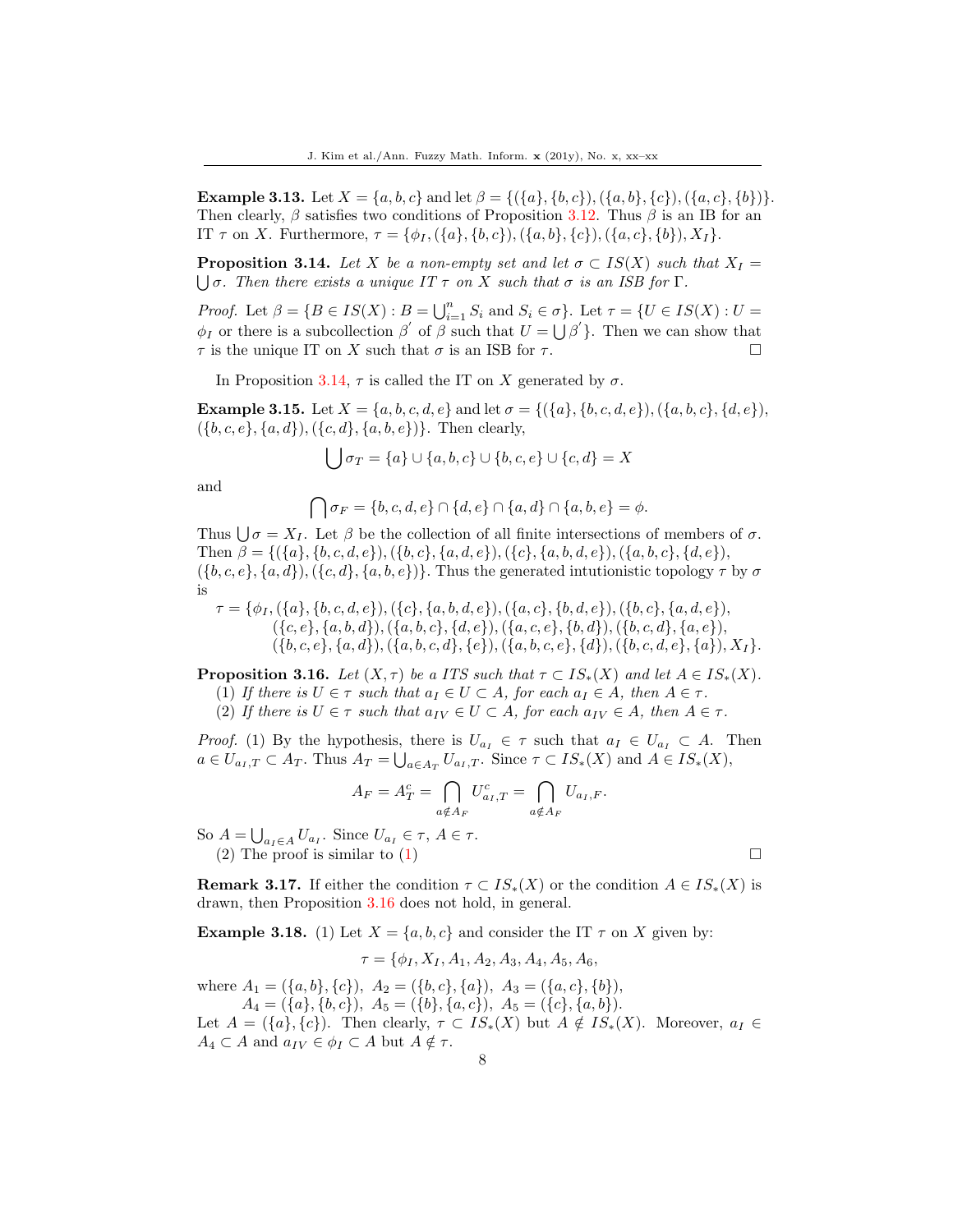(2) ) Let  $X = \{a, b, c\}$  and consider the IT  $\tau$  on X given by:

 $\tau = \{\phi_I, X_I, A_1, A_2, A_3, A_4, A_5, A_6, A_7, A_8, A_9,$ 

where  $A_1 = (\{a\}, \{b\}), A_2 = (\{b\}, \{c\}), A_3 = (\{c\}, \{a\}),$  $A_4 = (\phi, \{b, c\}), A_5 = (\phi, \{a, c\}), A_6 = (\phi, \{a, b\}),$ 

 $A_7 = (\{b, c\}, \phi), A_8 = (\{a, c\}, \phi), A_9 = (\{a, b\}, \phi).$ 

Let  $A = (\{a\}, \{b, c\})$ . Then clearly,  $\tau \not\subset IS_*(X)$  but  $A \in IS_*(X)$ . Moreover,  $a_I \in A_1 \subset A$ , and  $a_{IV} \in A_4 \subset A$  and  $a_{IV} \in \phi_I \subset A$  but  $A \notin \tau$ .

#### 4. Intuitionistic neighborhoods

Coker  $[12]$  introduced the notions of an intuitionistic neighborhood and intuitionistic vanishing neighborhood, obtained some properties and gave some examples. In this section, we give additional examples and properties. Moreover, we define some types of intuitionistic closures and interiors, and obtain some properties.

**Definition 4.1** ([\[12\]](#page-17-9)). Let X be an ITS,  $p \in X$  and let  $N \in IS(X)$ . Then

(i) N is called a neighborhood of  $p_I$ , if there exists an IOS G in X such that

 $p_I \in G \subset N$ , i.e.,  $p \in G_T \subset N_T$  and  $G_F \supset N_F$ ,

(ii) N is called a neighborhood of  $p_{IV}$ , if there exists an IOS G in X such that

 $p_{IV} \in G \subset N$ , i.e.,  $G_T \subset N_T$  and  $p \notin G_F \supset N_F$ .

We will denote the set of all neighborhoods of  $p_I$  [resp.  $p_{IV}$ ] by  $N(p_I)$  [resp.  $N(p_{IV})$ .

**Result 4.2** ([\[12\]](#page-17-9), Proposition 3.2). Let X be an ITS and let  $p \in X$ .

[IN1] If  $N \in N(p_I)$ , then  $p_I \in N$ . [IN2] If  $N \in N(p_I)$  and  $N \subset N$ , then  $M \in N(p_I)$ . [IN3] If  $N, M \in N(p_I)$ , then  $N \cap M \in N(p_I)$ . [IN4] If  $N \in N(p_I)$ , then there exists  $M \in N(p_I)$  such that  $N \in N(q_I)$ , for each

 $q_I \in M$ .

**Result 4.3** ([\[12\]](#page-17-9), Proposition 3.3). Let X be an ITS and let  $p \in X$ .

[IN1] If  $N \in N(p_{IV})$ , then  $p_{IV} \in N$ .

[IN2] If  $N \in N(p_{IV})$  and  $N \subset N$ , then  $M \in N(p_{IV})$ .

[IN3] If  $N, M \in N(p_{IV}),$  then  $N \cap M \in N(p_{IV}).$ 

[IN4] If  $N \in N(p_{IV})$ , then there exists  $M \in N(p_{IV})$  such that  $N \in N(q_{IV})$ , for each  $q_{IV} \in M$ .

**Result 4.4** ([\[12\]](#page-17-9), Proposition 3.4). Let  $(X, \tau)$  be an ITS. We define the families

$$
\tau_I = \{ G : G \in N(p_I), \text{ for each } p_I \in G \}
$$

and

 $\tau_{IV} = \{G : G \in N(p_{IV}), \text{ for each } p_{IV} \in G\}.$ 

Then  $\tau_I, \tau_{IV} \in IT(X)$ .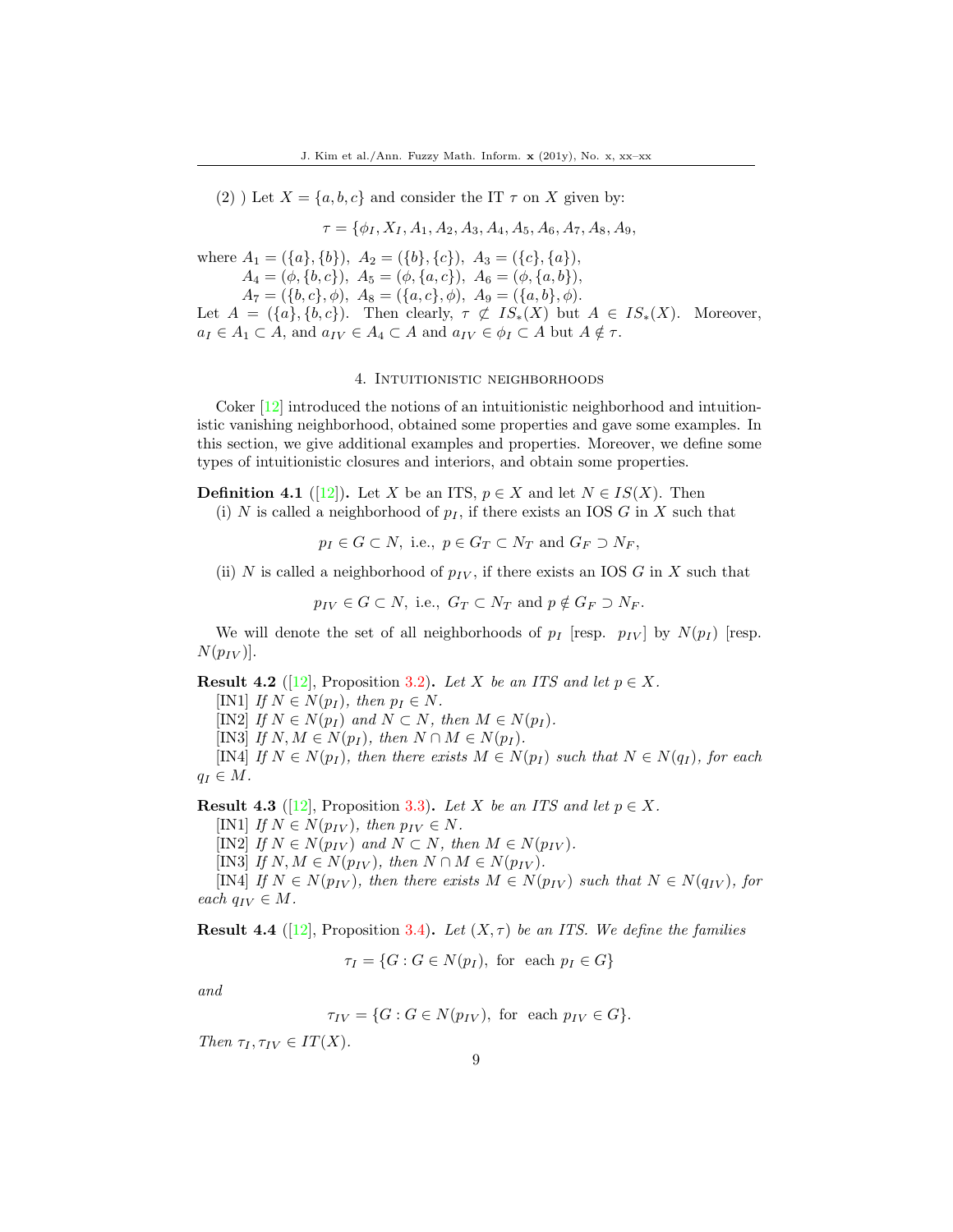**Remark 4.5.** (1) From Result 4.4, we can easily see that for an IT  $\tau$  on a set X and each  $U \in \tau$ ,

$$
\tau_I = \tau \cup \{(U_T, S_U) : S_U \subset U_F\} \cup \{(\phi, S) : S \subset X\}
$$

and

$$
\tau_{IV} = \tau \cup \{ (S_U, U_F) : S_U \supset U_T \text{ and } S_U \cap U_F = \phi \}.
$$
  
(2) For an IT  $\tau$  on a set X, four ITs can be defined on X:

$$
\tau_{I,0,1} = \{ [ |U : U \in \tau_I \}, \ \tau_{IV,0,1} = \{ [ |U : U \in \tau_{IV} \}
$$

and

$$
\tau_{I,0,2} = \{ \langle > U : U \in \tau_I \}, \ \tau_{IV,0,2} = \{ \langle > U : U \in \tau_{IV} \}.
$$

In fact,  $\tau_{I,0,1} = \tau_{0,1}$  and  $\tau_{IV,0,2} = \tau_{0,2}$ .

(3) For an IT  $\tau$  on a set X, four ordinary topologies can be defined on X:

$$
\tau_{I,1} = \{U_T : U \in \tau_I\}, \ \tau_{IV,1} = \{U_T : U \in \tau_{IV}\}\
$$

and

$$
\tau_{I,2} = \{U_F^c : U \in \tau_I\}, \ \tau_{IV,2} = \{U_F^c : U \in \tau_{IV}\}.
$$

In fact,  $\tau_{I,1} = \tau_1$  and  $\tau_{IV,2} = \tau_2$ .

**Example 4.6.** Let  $X = \{a, b, c\}$  and let  $\tau$  be the IT on X given by:

$$
\tau = \{\phi_I, X_I, A_1, A_2, A_3, A_4\},\
$$

where  $A_1 = (\{a, b\}, \{c\}), A_2 = (\{b\}, \{a\}), A_3 = (\{a, b\}, \phi), A_4 = (\{b\}, \{a, c\}).$ Then  $\tau_I = \tau \cup \{(\{b\}, S_{A_4}) : S_{A_4} \subset \{a, c\}\} \cup \{(\phi, S \subset X\}$  $= \tau \cup \{A_5, A_6, A_7, A_8, A_9, A_{10}, A_{11}, A_{12}, A_{13}\}$ and  $\tau_{IV} = \tau \cup \{(S_{A_2}, \{a\}) : S_{A_2} \supset \{b\}, S_{A_2} \cap \{a\} = \phi\} = \tau \cup \{A_{14}\},\$ where  $A_5 = (\{b\}, \{c\})$ ,  $A_6 = (\{b\}, \phi)$ ,  $A_7 = (\phi, \{a\})$ ,  $A_8 = (\phi, \{b\})$ ,  $A_9 = (\phi, \{c\}), A_{10} = (\phi, \{a, b\}), A_{11} = (\phi, \{b, c\}), A_{12} = (\phi, \{a, c\}),$  $A_{13} = (\phi, \phi), A_{14} = (\{b, c\}, \{a\}).$ 

Thus we have four ITs and ordinary topologies on  $X$  as follows:

 $\tau_{I,0,1} = {\phi_I, X_I, A_1, A_4} = \tau_{0,1}$  $\tau_{IV,0,1} = {\phi_I, X_I, A_1, A_4, A_{14}},$  $\tau_{I,0,2} = \{\phi_I, X_I, A_1, A_{14}, A_4, \langle > A_8, \langle > A_{10}, \langle > A_{11} \},$  $\tau_{IV,0,2} = {\phi_I, X_I, A_1, A_{14}, A_4} = \tau_{0,2}$ 

and

$$
\tau_{I,1} = \{\phi, X, \{a, b\}, \{b\}\} = \tau_1,
$$
  
\n
$$
\tau_{IV,1} = \{\phi, X, \{a, b\}, \{b\}, \{b, c\}\},
$$
  
\n
$$
\tau_{I,2} = \{\phi, X, \{a, b\}, \{b, c\}, \{b\}, \{a, c\}, \{c\}, \{a\}\},
$$
  
\n
$$
\tau_{IV,2} = \{\phi, X, \{a, b\}, \{b, c\}, \{b\}\} = \tau_2.
$$

**Result 4.7** ([\[12\]](#page-17-9), Proposition 3.5). Let  $(X, \tau)$  be an ITS. Then  $\tau \subset \tau_I$  and  $\tau \subset \tau_{IV}$ .

The following is the immediate result of Result 4.7.

**Corollary 4.8.** Let  $(X, \tau)$  be an ITS and let  $IC_{\tau}$  [resp.  $IC_{\tau}$  and  $IC_{\tau_{IV}}$ ] be the set of all ICSs w.r.t.  $\tau$  [resp.  $\tau_I$  and  $\tau_{IV}$ ]. Then

$$
IC_{\tau}(X) \subset IC_{\tau_I}(X) \text{ and } IC_{\tau}(X) \subset IC_{\tau_{IV}}(X).
$$
  
10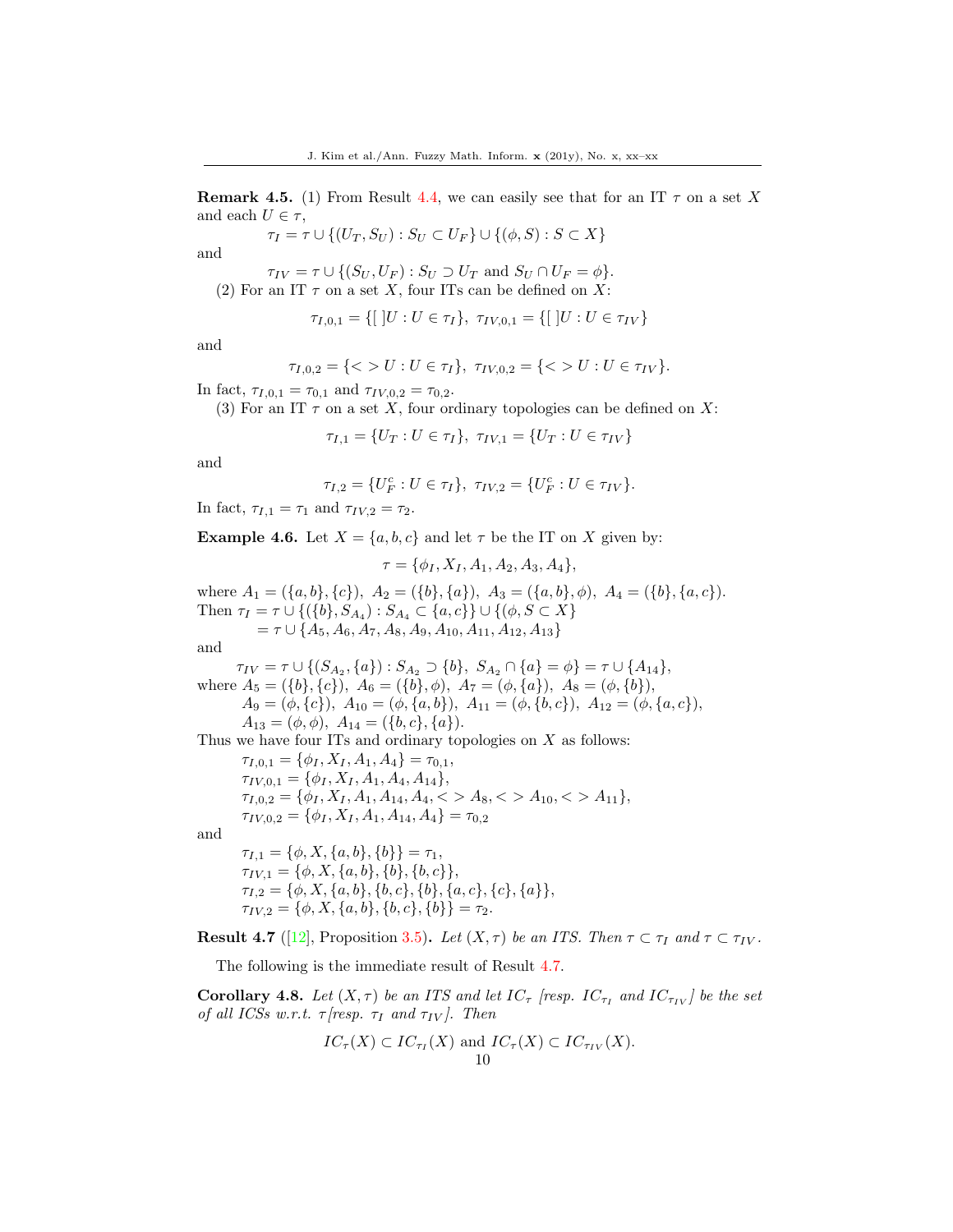**Example 4.9.** Let  $X = \{a, b, c, d\}$  and consider the family of ISs

$$
\tau = \{\phi_I, X_I, A_1, A_2, A_3, A_4\},\
$$

where

$$
A_1 = (\{a, b\}, \{d\}), \ A_2 = (\{c\}, \{b, d\}), \ A_3 = (\phi, \{b, d\}), \ A_4 = (\{a, b, c\}, \{d\}).
$$

Then from Example 3.6 in [\[12\]](#page-17-9),  $(X, \tau)$  is an ITS, and two ITs  $\tau_I$  and  $\tau_{IV}$  on X are given, respectively as follows:

$$
\tau_I = \tau \bigcup \{A_i : i = 5, 6, \cdots, 23\},\
$$

where

 $A_5 = (\{c\}, \{b\}), A_6 = (\{c\}, \{d\}), A_7 = (\{a, b\}, \phi), A_8 = (\{a, b, c\}, \phi),$  $A_9 = (\{c\}, \phi), A_{10} = (\phi, \{a\}), A_{11} = (\phi, \{b\}), A_{12} = (\phi, \{c\}),$  $A_{13} = (\phi, \{d\}), A_{14} = (\phi, \{a, b\}), A_{15} = (\phi, \{a, c\}), A_{16} = (\phi, \{a, d\}),$  $A_{17} = (\phi, \{b, c\}), A_{18} = (\phi, \{c, d\}), A_{19} = (\phi, \{a, b, c\}), A_{20} = (\phi, \{a, b, d\}),$  $A_{21} = (\phi, \{a, c, d\}), A_{22} = (\phi, \{b, c, d\}), A_{23} = (\phi, \phi).$ 

and

$$
\tau_{IV} = \tau \cup \{A_{24}, A_{25}\},\
$$

where

$$
A_{24} = (\{a, c\}, \{b, d\}), A_{25} = (\{a\}, \{b, d\}).
$$
  
\nThus  $IC_{\tau}(X) = \{\phi_I, X_I, A_1^c, A_2^c, A_3^c, A_4^c\},$   
\n $IC_{\tau_I}(X) = IC_{\tau}(X) \cup \{A_i^c : i = 5, 6, \cdots, 23\},$   
\n $IC_{\tau_{IV}}(X) = IC_{\tau}(X) \cup \{A_{24}^c, A_{25}^c\},$   
\nwhere

 $A_1^c = (\{d\}, \{a, b\}), A_2^c = (\{b, d\}, \{c\}), A_3^c = (\{b, d\}, \phi), A_4^c = (\{d\}, \{a, b, c\}),$  $A_5{}^c = (\{b\}, \{c\}), \ A_6{}^c = (\{d\}, \{c\}), \ A_7{}^c = (\phi, \{a, b\}), \ A_8{}^c = (\phi, \{a, b, c\}),$  ${A_9}^c=(\phi,\{c\},\,\,{A_{10}}^c=(\{a\},\phi),\,\,{A_{11}}^c=(\{b\},\phi),\,\,{A_{12}}^c=(\{c\},\phi),$  ${A_{13}}^c= (\{ d \},\phi),\,\,{A_{14}}^c= (\{ a,b \},\phi),\,\,{A_{15}}^c= (\{ a,c \},\phi),\,\,{A_{16}}^c= (\{ a,d \},\phi),$  ${A_{17}}^c = (\{b, c\}, \phi),\ {A_{18}}^c = (\{c, d\}, \phi),\ {A_{19}}^c = (\{a, b, c\}, \phi),\ {A_{20}}^c = (\{a, b, d\}, \phi),$  ${A_{21}}^c= (\{a,c,d\},\phi),\,\,{A_{22}}^c= (\{b,c,d\},\phi),\,\,{A_{23}}^c= (\phi,\phi),$  $A_{24}{}^c = (\{b, d\}, \{a, c\}), \ A_{25}{}^c = (\{b, d\}, \{a\}).$ So  $IC_{\tau}(X) \subset IC_{\tau_I}(X)$  and  $IC_{\tau}(X) \subset IC_{\tau_{IV}}(X)$ .

The following is the converse of Result 4.2.

**Result 4.10** ([\[12\]](#page-17-9), Proposition 3.8). Let X be a non-empty set. Suppose  $N^* : X \to Y$  $P(IS(X))$  is the mapping satisfying the properties [IN1], [IN2], [IN3] and [IN4] in Result 4.2, where  $N^*(p_I \in P(IS(X))$ . Then there exists an IT  $\tau_I$  on X such that  $N^*(p_I) = IN(p_I)$ , for each  $p \in X$ , where  $IN(p_I)$  denotes the set of INs of  $p_I$  in an ITS  $(X, \tau_I)$ .

The following is the converse of Result 4.3.

**Result 4.11** ([\[12\]](#page-17-9), Proposition 3.7). Let X be a non-empty set. Suppose  $N^* : X \to Y$  $P(IS(X))$  is the mapping satisfying the properties [IN1], [IN2], [IN3] and [IN4] in Result 4.3, where  $N^*(p_{IV} \in P(IS(X))$ . Then there exists an IT  $\tau_{IV}$  on X such that  $N^*(p_{IV}) = IN(p_{IV}),$  for each  $p \in X$ , where  $IN(p_{IV})$  denotes the set of INs of  $p_{IV}$ in an ITS  $(X, \tau_{IV})$ .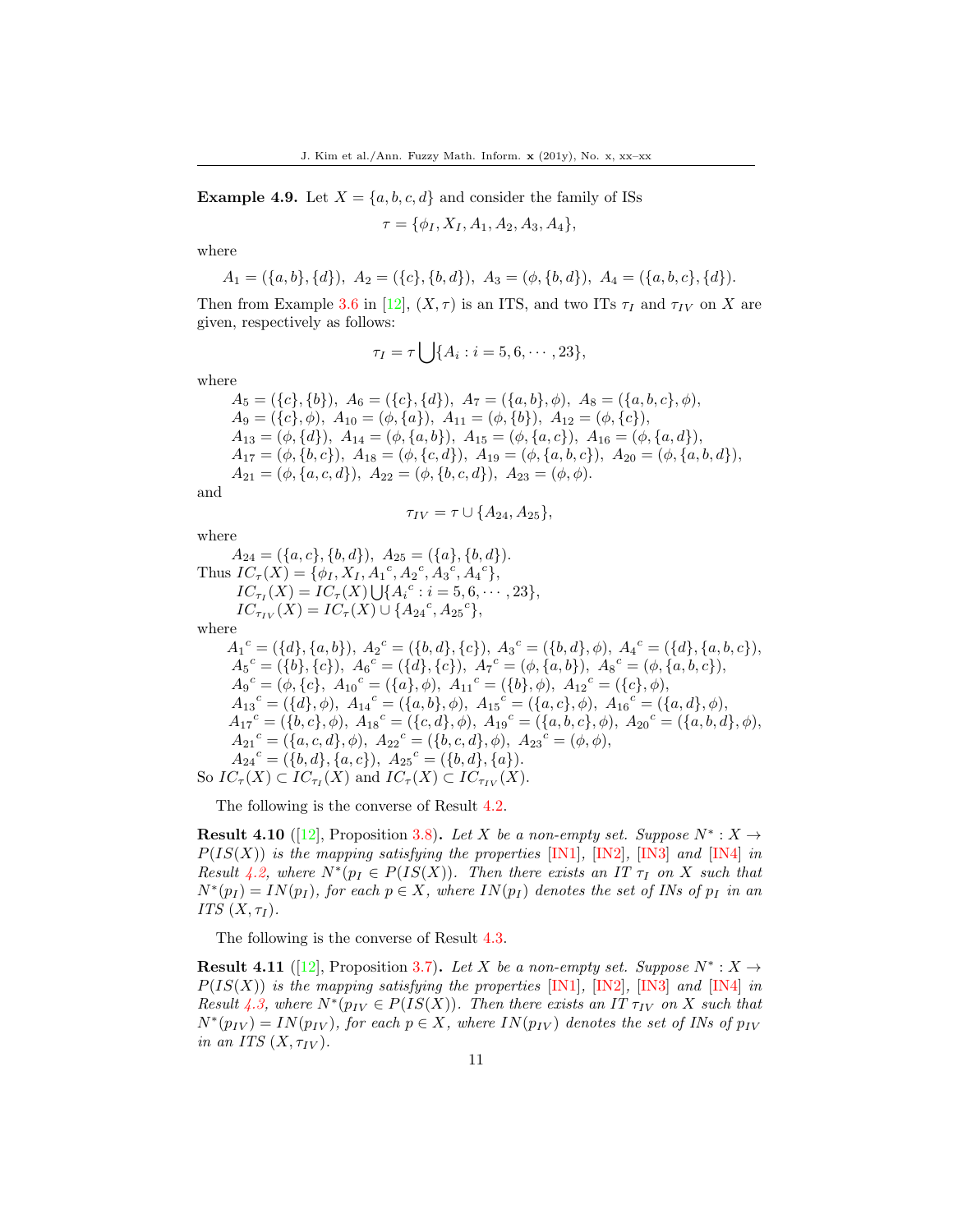**Result 4.12** ([\[12\]](#page-17-9), Proposition 3.9). Let  $(X, \tau)$  be an ITS. Then  $\tau = \tau_I \cap \tau_{IV}$ .

The following is the immediate result of Result 4.12.

Corollary 4.13. Let  $(X, \tau)$  be an ITS and let  $IC_{\tau}$ . Then

 $IC_{\tau}(X) = IC_{\tau_I}(X) \cap IC_{\tau_{IV}}(X).$ 

Example 4.14. In Example 4.9, we can easily check that

$$
IC_{\tau}(X) = IC_{\tau_I}(X) \cap IC_{\tau_{IV}}(X).
$$

**Definition 4.15.** Let  $(X, \tau)$  be an ITS and let  $A \in IS(X)$ .

(i)([\[11\]](#page-17-8)) The intuitionistic closure of A w.r.t.  $\tau$ , denoted by  $Id(A)$ , is an IS of X defined as:

$$
Icl(A) = \bigcap \{ K : K^c \in \tau \text{ and } A \subset K \}.
$$

(ii)([\[11\]](#page-17-8)) The intuitionistic interior of A w.r.t.  $\tau$ , denoted by  $Init(A)$ , is an IS of X defined as:

 $Iint(A) = \bigcup \{G : G \in \tau \text{ and } G \subset A\}.$ 

(iii) The intuitionistic closure of A w.r.t.  $\tau_I$ , denoted by  $cl_{\tau_I}(A)$ , is an IS of X defined as:

$$
cl_{\tau_I}(A) = \bigcap \{ K : K^c \in \tau_I \text{ and } A \subset K \}.
$$

(iv) The intuitionistic interior of A w.r.t.  $\tau_I$ , denoted by  $int_I(A)$ , is an IS of X defined as:

$$
int_{\tau_I}(A) = \bigcup \{ G : G \in \tau_I \text{ and } G \subset A \}.
$$

(v) The intuitionistic closure of A w.r.t.  $\tau_{IV}$ , denoted by  $cl_{\tau_{IV}}(A)$ , is an IS of X defined as:

 $cl_{\tau_{IV}}(A) = \bigcap \{ K : K^c \in \tau_{IV} \text{ and } A \subset K \}.$ 

(vi) The intuitionistic interior of A w.r.t.  $\tau_{IV}$ , denoted by  $int_{IV}(A)$ , is an IS of X defined as:

 $int_{\tau_{IV}} (A = \bigcup \{G : G \in \tau_{IV} \text{ and } G \subset A\}.$ 

From Definition 4.16, we can easily see that

$$
Init(A) \subset int_{\tau_I}(A), \quad init(A) \subset int_{IV}(A)
$$

and

$$
cl_{\tau_I}(A) \subset Icl(A), \ cl_{\tau_{IV}}(A) \subset Icl(A).
$$

However, the reverse inclusions do not need to hold.

**Example 4.16.** In Example 4.9, let 
$$
A = (\{a, c\}, \{d\}), B = (\{d\}, \{a, c\})
$$
. Then  
\n
$$
Init(A) = \bigcup \{G \in \tau : G \subset A\} = A_2 \cup A_3 = A_2 = (\{c\}, \{b, d\}),
$$
\n
$$
int_{\tau_I}(A) = \bigcup \{G \in \tau_I : G \subset A\}
$$
\n
$$
= A_2 \cup A_3 \cup A_6 \cup A_{13} \cup A_{16} \cup A_{18} \cup A_{20} \cup A_{21} \cup A_{22}
$$
\n
$$
= (\{c\}, \{d\}),
$$
\n
$$
int_{\tau_{IV}}(A) = \bigcup \{G \in \tau_{IV} : G \subset A\} = A_2 \cup A_3 \cup A_{24} = (\{a, b, c\}, \{b, d\})
$$
\nand  
\n
$$
Icl(B) = \bigcap \{F : F^c \in \tau, B \subset F\} = A_2^c \cap A_3^c \cap X_I = (\{b, d\}, \{c\}),
$$
\n
$$
cl_{\tau_I}(B) = \bigcap \{F : F^c \in \tau_I \text{ and } B \subset F\}
$$
\n
$$
= A_2^c \cap A_3^c \cap A_1^c \cap A_{13}^c \cap A_{16}^c \cap A_{18}^c \cap A_{20}^c \cap A_{21}^c \cap X_I
$$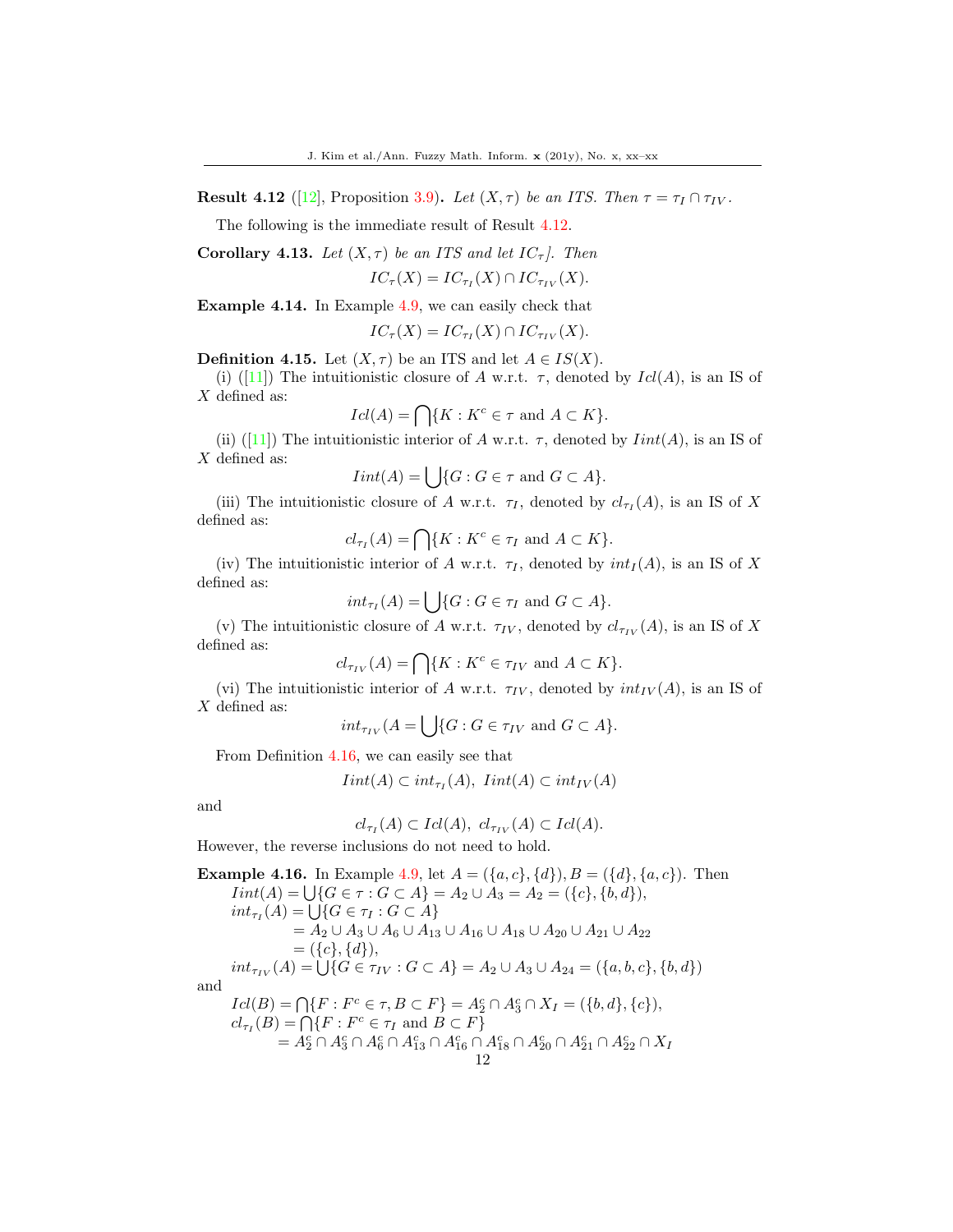$= (\{d\}, \{c\}),$  $cl_{\tau_{IV}}(B) = \bigcap \{ K : K^c \in \tau_{IV} \text{ and } B \subset K \} = A_{24}^c \cap A_{25}^c \cap X_I = (\{ b, d \}, \{ a, c \}).$ Thus we can confirm the following inclusions:

$$
Init(A) \subset int_{\tau_I}(A),Init(A) \subset int_{IV}(A)
$$

and

$$
cl_{\tau_I}(B) \subset Icl(B), cl_{\tau_{IV}}(B) \subset Icl(B).
$$

**Result 4.17** ([\[11\]](#page-17-8), Proposition 3.15). Let  $(X, \tau)$  be an ITS and let  $A \in IS(X)$ . Then

$$
Init(Ac) = (Id(A))c
$$
 and  $Id(Ac) = (Init(A))c$ .

**Result 4.18** ([\[12\]](#page-17-9), Proposition 3.10). Let  $(X, \tau)$  be an ITS and let  $A \in IS(X)$ . Then

$$
Init(A) = int_{\tau_I}(A) \cap int_{\tau_{IV}}(A).
$$

The following is the immediate result of Definition 4.15 and Results 4.17 and 4.18.

**Corollary 4.19.** Let  $(X, \tau)$  be an ITS and let  $A \in IS(X)$ . Then

$$
Icl(A) = cl_{\tau_I}(A) \cup cl_{\tau_{IV}}(A).
$$

**Example 4.20.** In Example 4.9, let  $A = (\{a, c\}, \{d\}), B = (\{d\}, \{a, c\})$ . Then we can see that

 $Icl(B) = (\{b, d\}, \{c\}), cl_{\tau_I}(A) = (\{d\}, \{c\}), cl_{\tau_{IV}}(A) = (\{b, d\}, \{a, c\})$ 

and

$$
Init(A) = (\{c\}, \{b, d\}), int_{\tau_I}(A) = (\{c\}, \{d\}), int_{\tau_{IV}}(A) = (\{a, b, c\}, \{b, d\}).
$$

Thus

and

 $\overline{c}$ 

$$
l_{\tau_I}(B) \cup cl_{\tau_{IV}}(B) = (\{d\}, \{c\}) \cup (\{b, d\}, \{a, c\}) = (\{b, d\}, \{c\}) = Icl(B)
$$

$$
int_{\tau_I}(A) \cap int_{\tau_{IV}}(A) = (\{c\}, \{d\}) \cap (\{a, b, c\}, \{b, d\}) = (\{c\}, \{b, d\}) = limit(A).
$$

The following is the immediate result of Definition 4.15.

# **Proposition 4.21.** Let X be an ITS and let  $A \in IS(X)$ . Then

(1)  $A \in IC(X)$  if and only if  $A = Icl(A)$ ,

(2)  $A \in IO(X)$  if and only if  $A = Int(A)$ .

**Result 4.22** ([\[11\]](#page-17-8), Proposition 3.16, Kuratowski Closure Axioms). Let X be an ITS and let  $A, B \in IS(X)$ . Then

[IK0] if  $A \subset B$ , then  $Icl(A) \subset Icl(B)$ , [IK1]  $Icl(\phi_I) = \phi_I$ , [IK2]  $A \subset \text{Id}(A)$ , [IK3]  $Icl(Icl(A)) = Icl(A),$ [IK4]  $Icl(A \cup B) = Icl(A) \cup Icl(A)$ .

Let  $Id^*$ :  $IS(X) \rightarrow IS(X)$  be the mapping satisfying the properties [IK1],  $[K2], [IK3]$  and  $[K4]$ . Then we will call the mapping  $Id^*$  as the intuitionistic closure operator on X.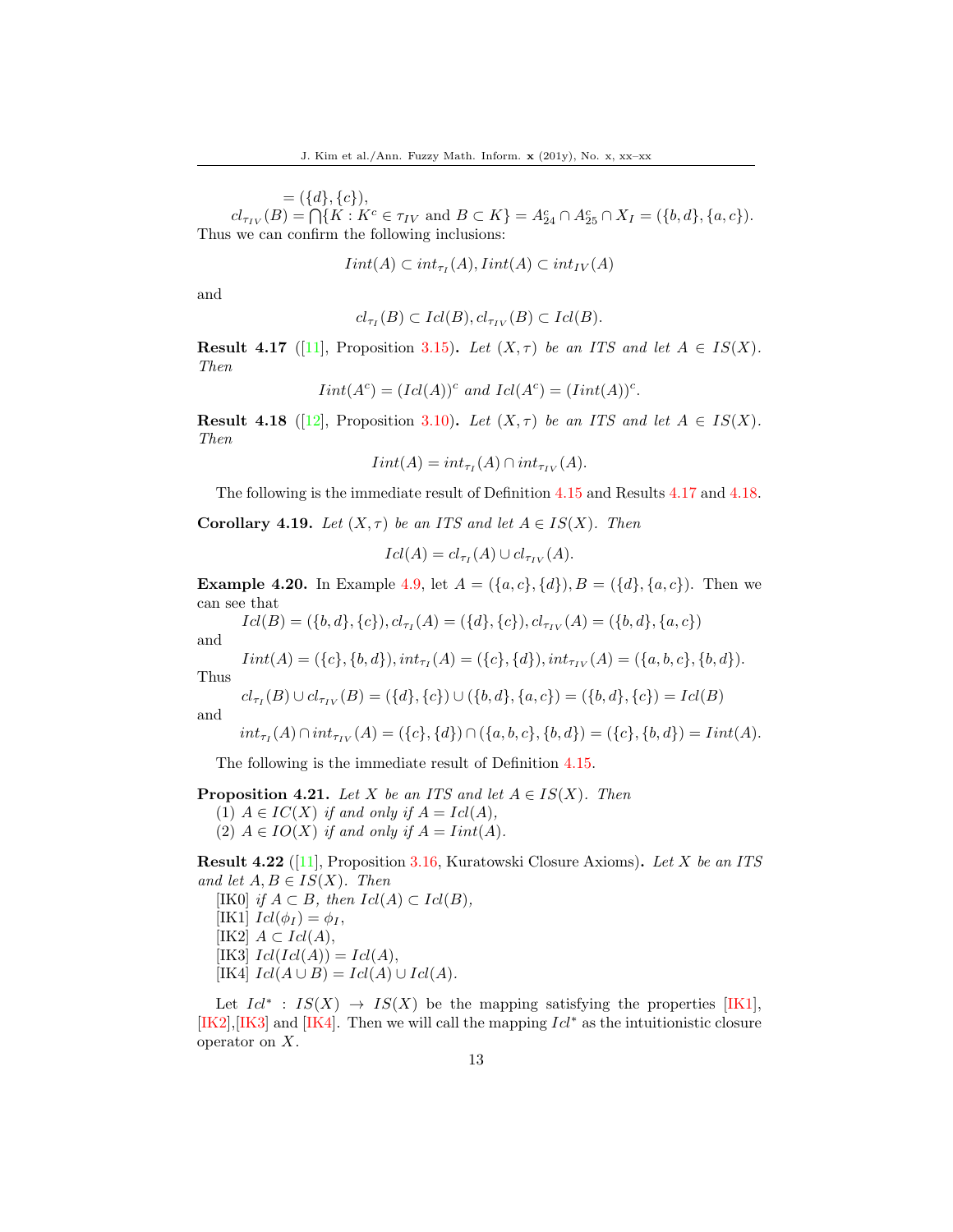**Proposition 4.23.** Let  $Id^*$  be the intuitionistic closure operator on X. Then there exists a unique IT  $\tau$  on X such that  $Id^*(A) = Id(A)$ , for each  $A \in IS(X)$ , where  $Icl(A)$  denotes the intuitionistic closure of A in the ITS  $(X, \tau)$ . In fact,

$$
\tau = \{A^c \in IS(X) : Icl^*(A) = A\}.
$$

*Proof.* The proof is almost similar to the case of ordinary topological spaces.  $\Box$ 

**Result 4.24** ([\[11\]](#page-17-8), Proposition 3.16). Let X be an ITS and let  $A, B \in IS(X)$ . Then [II0] if  $A \subset B$ , then  $Init(A) \subset Int(B)$ ,

 $[III]$   $Init(X_I) = X_I$ ,

[II2]  $Init(A) \subset A$ ,

[II3]  $Init(int(A)) = lint(A),$ 

[II4]  $Init(A \cap B) = Iint(A) \cap Iint(A)$ .

Let  $Init^*$ :  $IS(X) \rightarrow IS(X)$  be the mapping satisfying the properties [II1], [II2],[II3] and [II4]. Then we will call the mapping  $Init^*$  as the intuitionistic interior operator on X.

**Proposition 4.25.** Let  $Init^*$  be the intuitionistic interior operator on  $X$ . Then there exists a unique IT  $\tau$  on X such that  $Init^*(A) = Int(A)$ , for each  $A \in IS(X)$ , where  $Init(A)$  denotes the intuitionistic interior of A in the ITS  $(X, \tau)$ . In fact,

$$
\tau = \{ A \in IS(X) : Iint^*(A) = A \}.
$$

*Proof.* The proof is similar to one of Proposition 4.23.

**Definition 4.26** ([\[12\]](#page-17-9)). Let  $(X, \tau)$  be an ITS,  $p \in X$  and let  $A \in IS(X)$ . Then (i)  $p_I \in A$  is called a  $\tau_I$ -interior point of A, if  $A \in N(p_I)$ ,

(ii)  $p_{IV} \in A$  is called a  $\tau_{IV}$ -interior point of A, if  $A \in N(p_{IV})$ ,

We will denote the union of all  $\tau_I$ -interior points [resp.  $\tau_{IV}$ -interior points] of A as  $\tau_I$ -int(A) [resp.  $\tau_{IV}$ -int(A)]. It is clear that

 $\tau_I\text{-}int(A) = \bigcup \{p_I : A \in N(p_I)\}$  [resp.  $\tau_{IV}\text{-}int(A) = \bigcup \{p_{IV} : A \in N(p_{IV})\}$ ].

**Result 4.27** ([\[12\]](#page-17-9), Proposition 4.2). Let  $(X, \tau)$  be an ITS and let  $A \in IS(X)$ .

(1)  $A \in \tau_I$  if and only if  $A_I = \tau_I$ -int(A).

(2)  $A \in \tau_{IV}$  if and only if  $A_{IV} = \tau_{IV}$ -int(A).

**Result 4.28** ([\[12\]](#page-17-9), Proposition 4.3). Let X be a non-empty set,  $(G_j)_{j\in J} \subset IS(X)$ and let  $G = \bigcup_{j \in J} G_j$ . Then

- (1)  $G_I = \bigcup_{j \in J} G_{j,I},$
- (2)  $G_{IV} = \bigcup_{j \in J} G_{j,IV}$ .

**Result 4.29** ([\[12\]](#page-17-9), Proposition 4.4). Let  $(X, \tau)$  be an ITS and let  $A \in IS(X)$ . Then (1)  $\tau_I$ -int(A) =  $\bigcup_{G \subset A, G \in \tau_I} G_I$ , (2)  $\tau_{IV}.int(A) = \bigcup_{G \subset A, G \in \tau_{IV}} G_{IV}.$ 

**Remark 4.30**  $([12])$  $([12])$  $([12])$ .  $\tau_I$ -int(A)  $\subset int_{\tau_I}(A)$  and  $\tau_{IV}$ -int(A)  $\subset int_{\tau_{IV}}(A)$ . But the converse inclusions do not hold, in general.

**Example 4.31.** Let  $X = \{a, b, c, d, e\}$  and let us consider ITS  $(X, \tau)$  given by:

$$
\tau = \{\phi_I, X_I, A_1, A_2, A_3, A_4\},\
$$
14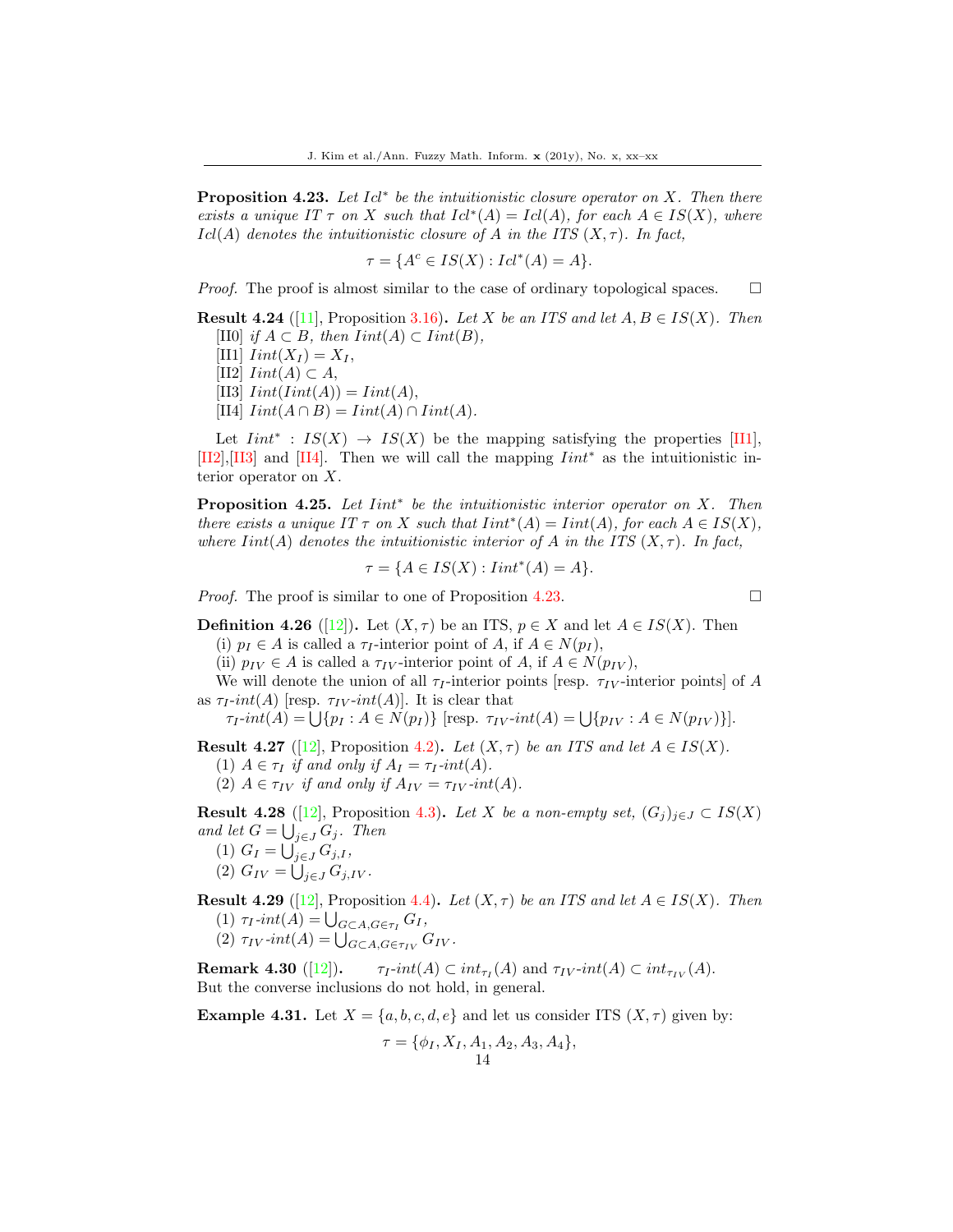where  $A_1 = (\{a, b, c\}, \{e\}), A_2 = (\{c, \}, \{d\}), A_3 = (\{c\}, \{d, e\}), A_4 = (\{a, b, c\}, \phi).$ Then we can easily find  $\tau_I$  and  $\tau_{IV}$ :

$$
\tau_I = \tau \cup \{A_5, A_6\},\
$$

where  $A_5 = (\{c\}, \phi), A_6 = (\{c\}, \{e\})$ and

 $\tau_{IV} = \tau \cup \{A_7, A_8, A_9, A_{10}, A_{11}, A_{12}, A_{13}, A_{14}, A_{15}, A_{16}\},\$ 

where  $A_7 = (\{a, b, c, d\}, \{e\}), A_8 = (\{a, b, c\}, \{d\}), A_9 = (\{b, c, e\}, \{d\}),$  $A_{10} = (\{a, b, c, e\}, \{d\}), A_{11} = (\{a, c\}, \{e\}), A_{12} = (\{b, c\}, \{e\}),$  $A_{13} = (\{c, d\}, \{e\}), A_{14} = (\{a, c, d\}, \{e\}), A_{15} = (\{a, b, c, d\}, \phi),$  $A_{16} = (\{a, b, c, e\}, \phi).$ Now let  $A = (\{b, c\}, \{e\})$ . Then  $Init(A) = \bigcup \{ G \in \tau : G \subset A \} = A_3,$  $int_{\tau_I}(A) = \bigcup \{ G \in \tau_I : G \subset A \} = A_3 \cup A_6 = A_6,$  $int_{\tau_{IV}}(A) = \bigcup \{ G \in \tau_{IV} : G \subset A \} = A_3 \cup A_{12} = A_{12},$  $\tau_I$ -int(A) =  $\bigcup \{p_I : A \in N(p_I)\} = c_I$ ,  $\tau_{IV}$ - $int(A) = \bigcup \{p_{IV} : A \in N(p_{IV})\} = a_{IV}.$ Thus we have the following strict inclusions:  $\tau_I\text{-}int(A) \subset int_{\tau_I}(A), \tau_I\text{-}int(A) \neq int_{\tau_I}(A),$ 

 $\tau_{IV}$ -int(A)  $\subset int_{\tau_{IV}}(A), \tau_{IV}$ -int(A)  $\neq int_{\tau_{IV}}(A).$ 

**Result 4.32** ([\[12\]](#page-17-9), Proposition 4.6). Let  $(X, \tau)$  be an ITS and let  $A, B \in IS(X)$ . Then

- (1)  $\tau_I$ -int(A)  $\subset A_I$ ,  $\tau_{IV}$ -int(A)  $\subset A_{IV}$ ,
- (2) if  $A \subset B$ , then  $\tau_I$ -int(A)  $\subset \tau_I$ -int(B),  $\tau_{IV}$ -int(A)  $\subset \tau_{IV}$ -int(B),
- (3)  $\tau_I$ -int $(A \cap B) = \tau_I$ -int $(A) \cap \tau_I$ -int $(B)$ ,  $\tau_{IV}$ -int $(A \cap B) = \tau_{IV}$ -int $(A) \cap \tau_{IV}$ -int $(B)$ ,
- (4)  $\tau_I$ -int $(X_I) = X_I$ ,  $\tau_{IV}$ -int $(X_I) = X_I$ .

**Definition 4.33.** Let  $(X, \tau)$  be an ITS,  $p \in X$  and let  $A \in IS(X)$ . Then (i)  $p_I$  is called a  $\tau_I$ -closure point of A, if for each  $N \in N(p_I)$ ,

 $A \cap N \neq \phi_I$ , i.e.,  $A_T \cap N_T \neq \phi$  or  $A_F \cup N_F \neq X$ ,

(ii)  $p_{IV}$  is called a  $\tau_{IV}$ -closure point of A, if for each  $N \in N(p_{IV})$ ,

 $A \cap N \neq \phi_I$ , i.e.,  $A_T \cap N_T \neq \phi$  or  $A_F \cup N_F \neq X$ .

We will denote the union of all  $\tau_I$ -closure points [resp.  $\tau_{IV}$ -closure points] of A as  $\tau_I$ -cl(A) [resp.  $\tau_{IV}$ -cl(A)]. It is obvious that

$$
\tau_I \text{-}cl(A) = \bigcup \{ p_I : A \cap N \neq \phi_I, \forall N \in N(p_I) \}
$$
  
[resp. 
$$
\tau_{IV} \text{-}cl(A) = \bigcup \{ p_{IV} : A \cap N \neq \phi_I, \forall N \in N(p_{IV}) \}].
$$

**Remark 4.34.**  $\tau_I \text{-} cl(A) \subset cl_{\tau_I}(A)$  and  $\tau_{IV} \text{-} cl(A) \subset cl_{\tau_{IV}}(A)$ . But the converse inclusions do not hold, in general.

**Example 4.35.** In Example 4.31, let us consider ITS  $(X, \tau)$  given by:

$$
\tau = \{ \phi_I, X_I, A_1, A_2, A_3, A_4 \},\
$$
15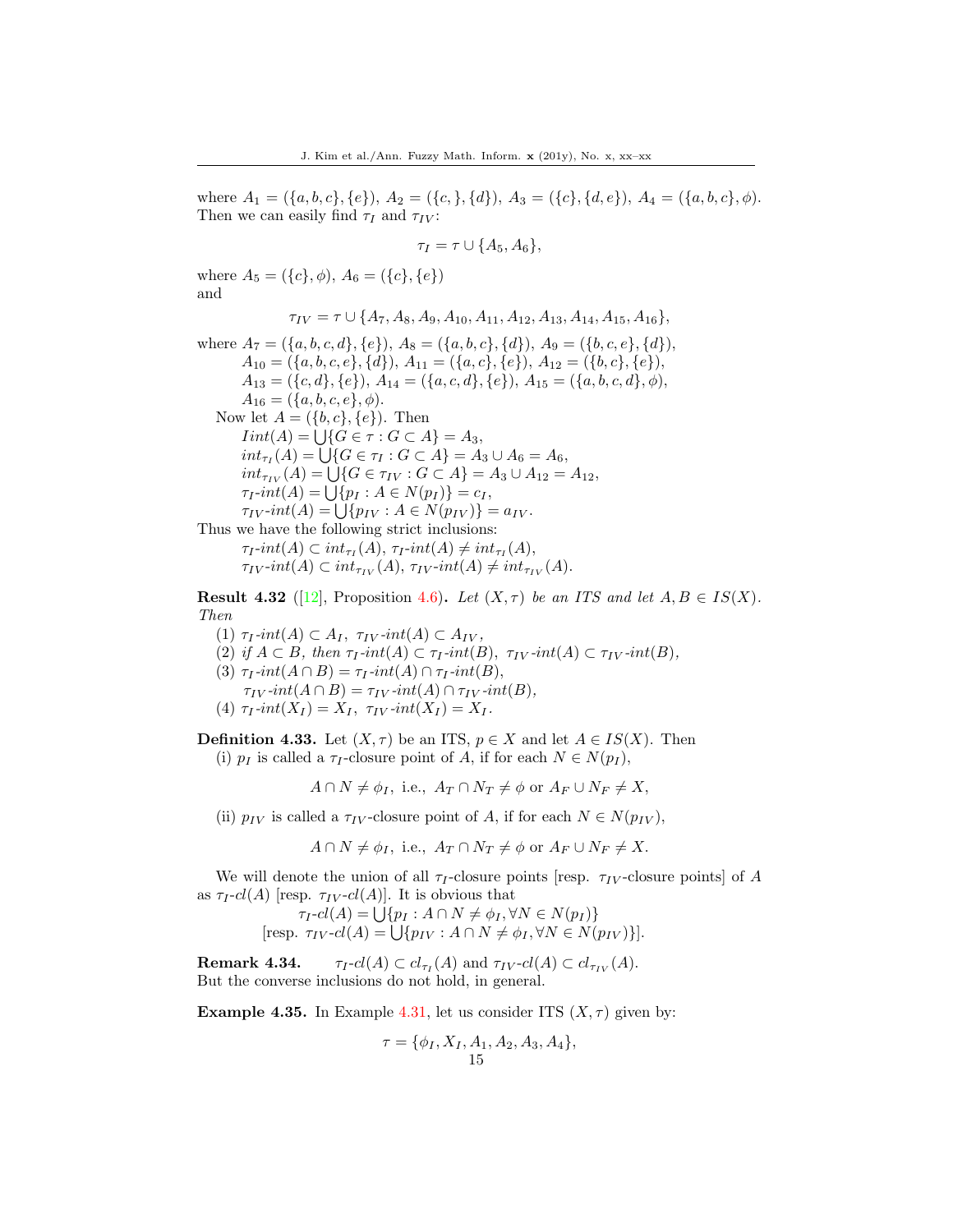where  $A_1 = (\{a, b, c\}, \{e\}), A_2 = (\{c\}, \{d\}), A_3 = (\{c\}, \{d, e\}), A_4 = (\{a, b, c\}, \phi)$ and  $X = \{a, b, c, d, e\}$ . Then we can easily find  $IC_{\tau}(X)$ ,  $IC_{\tau}(X)$  and  $IC_{\tau_{IV}}(X)$ :  $IC_{\tau}(X) = \{\phi, X_I, A_1^c, A_2^c, A_3^c, A_4^c\},\,$ where  $A_1^c = (\{e\}, \{a, b, c\}), A_2^c = (\{d\}, \{c\}), A_3^c = (\{d, e\}, \{c\}), A_4^c = (\phi, \{a, b, c\}),$  $IC_{\tau_I}(X) = IC_{\tau}(X) \cup \{A_5^c, A_6^c\},\$ where  $A_5^c = (\phi, \{c\}), A_6^c = (\{e\}, \{c\})$ and  $IC_{\tau_{IV}}(X) = IC_{\tau}(X) \cup \{A_7^c, A_8^c, A_9^c, A_{10}^c, A_{11}^c, A_{12}^c, A_{13}^c, A_{14}^c, A_{15}^c, A_{16}^c\},$ where  $A_7^c = (\{a, b, c, d\}, \{e\}), A_8^c = (\{a, b, c\}, \{d\}), A_9^c = (\{b, c, e\}, \{d\}),$  $A_{10}^{c} = (\{a, b, c, e\}, \{d\}), A_{11}^{c} = (\{e\}, \{a, c\}), A_{12}^{c} = (\{e\}, \{b, c\}),$  $A_{13}^c = (\{e\}, \{c, d\}), A_{14}^c = (\{e\}, \{a, c, d\}), A_{15}^c = (\phi, \{a, b, c, d\}),$  $A_{16}^c = (\phi, \{a, b, c, e\}).$ Now let  $A = (\{e\}, \{b, c\})$ . Then  $Icl(A) = \bigcap \{ F \in IC_{\tau}(X) : A \subset F \} = X_I \cap A_3^c = A_3^c,$  $cl_{\tau_I}(A) = \bigcap \{ F \in IC_{\tau_I}(X) : A \subset F \} = X_I \cap A_3^c \cap A_6^c = A_6^c,$  $cl_{\tau_{IV}}(A) = \bigcap \{ F \in IC_{\tau_{IV}}(X) : A \subset F \} = X_I \cap A_3^c \cap A_{13}^c = A_{13}^c,$  $\tau_I \text{-}cl(A) = \bigcup \{ p_I : N_T \cap A_T \neq \emptyset, \ \forall N \in N(p_I) \} = e_I,$  $\tau_{IV}$ - $cl(A) = \bigcup \{p_{IV} : N_F \cup A_F \neq X, \ \forall N \in N(p_{IV})\}$  $= a_{IV} \cup b_{IV} \cup d_{IV}.$  $= (\phi, \{c\}).$ Thus we have the following strict inclusions:  $\tau_I\text{-}cl(A)\subset cl_{\tau_I}(A), \ \ \tau_I\text{-}cl(A)\neq cl_{\tau_I}(A),$  $\tau_{IV}$ - $cl(A) \subset cl_{\tau_{IV}}(A), \tau_{IV}$ - $cl(A) \neq cl_{\tau_{IV}}(A).$ 

**Proposition 4.36.** Let  $(X, \tau)$  be an ITS and let  $A \in IS(X)$ . Then

- (1)  $(\tau_I$ -int(A))<sup>c</sup>= $\tau_I$ -cl(A<sup>c</sup>),  $\tau_I$ -int(A<sup>c</sup>)=( $\tau_I$ -cl(A))<sup>c</sup>
- (2)  $(\tau_{IV}.int(A))^c = \tau_{IV}.cl(A^c), \tau_{IV}.int(A^c) = (\tau_{IV}.cl(A))^c.$

*Proof.* (1) Let  $p_I \in (\tau_I\text{-}int(A))^c$ . Then  $A \notin N(p_I)$ . Thus  $G \not\subset A$ , i.e.,  $G_T \not\subset A_T$ or  $G_F \not\supseteq A_F$ , for each  $G \in \tau$  with  $p_I \in G$ . So  $\phi = G_T \cap G_F \not\supseteq G_T \cap A_F$ , i.e.,  $G_T \cap A_F \neq \phi$ . Hence  $p_I \in \tau_I$ -cl( $A^c$ ).

Suppose  $p_I \in \tau_I$ - $cl(A^c)$  and let  $N \in N(p_I)$ . Then  $N_T \cap A_F \neq \emptyset$ , say  $q \in N_T \cap A_F$ . Assume that  $N \subset A$ , i.e.,  $N_T \subset A_T$  and  $N_F \supset A_F$ . Since  $q \in N_T \cap A_F$ ,  $q \in A_T$ and  $q \in N_F$ . Thus  $N_T \cap N_F \neq \emptyset$  and  $A_T \cap A_F \neq \emptyset$ . These are contradictions from  $N_T \cap N_F = \phi$  and  $A_T \cap A_F = \phi$ . So  $N_T \not\subset A_T$  or  $N_F \not\supseteq A_F$ , i.e.,  $A \notin N(p_I)$ , i.e.,  $p_I \notin \tau_I$ -int(A) and thus  $p_I \in (\tau_I\text{-}int(A))^c$ . Hence  $(\tau_I\text{-}int(A))^c = \tau_I\text{-}cl(A^c)$ .

The proof of the second part is similar. (2) The proof is similar to (1).  $\square$ 

**Proposition 4.37.** Let  $(X, \tau)$  be an ITS and let  $A \in IS_*(X)$ . Then

(1)  $A \in IC_{\tau_I}(X)$  if and only if  $A_I = \tau_I \text{-}cl(A)$ ,

(2)  $A \in IC_{\tau_{IV}}(X)$  if and only if  $A_{IV} = \tau_{IV}$ -cl(A).

*Proof.* (1) Since  $A \in IS_*(X)$ , by Remark 2.12,  $A = A_I = [A \leq A$ . Then clearly,  $(A_I)^c = (A^c)_I$ . Thus

 $A \in IC_{\tau_I}(X)$  if and only if  $A^c \in \tau_I$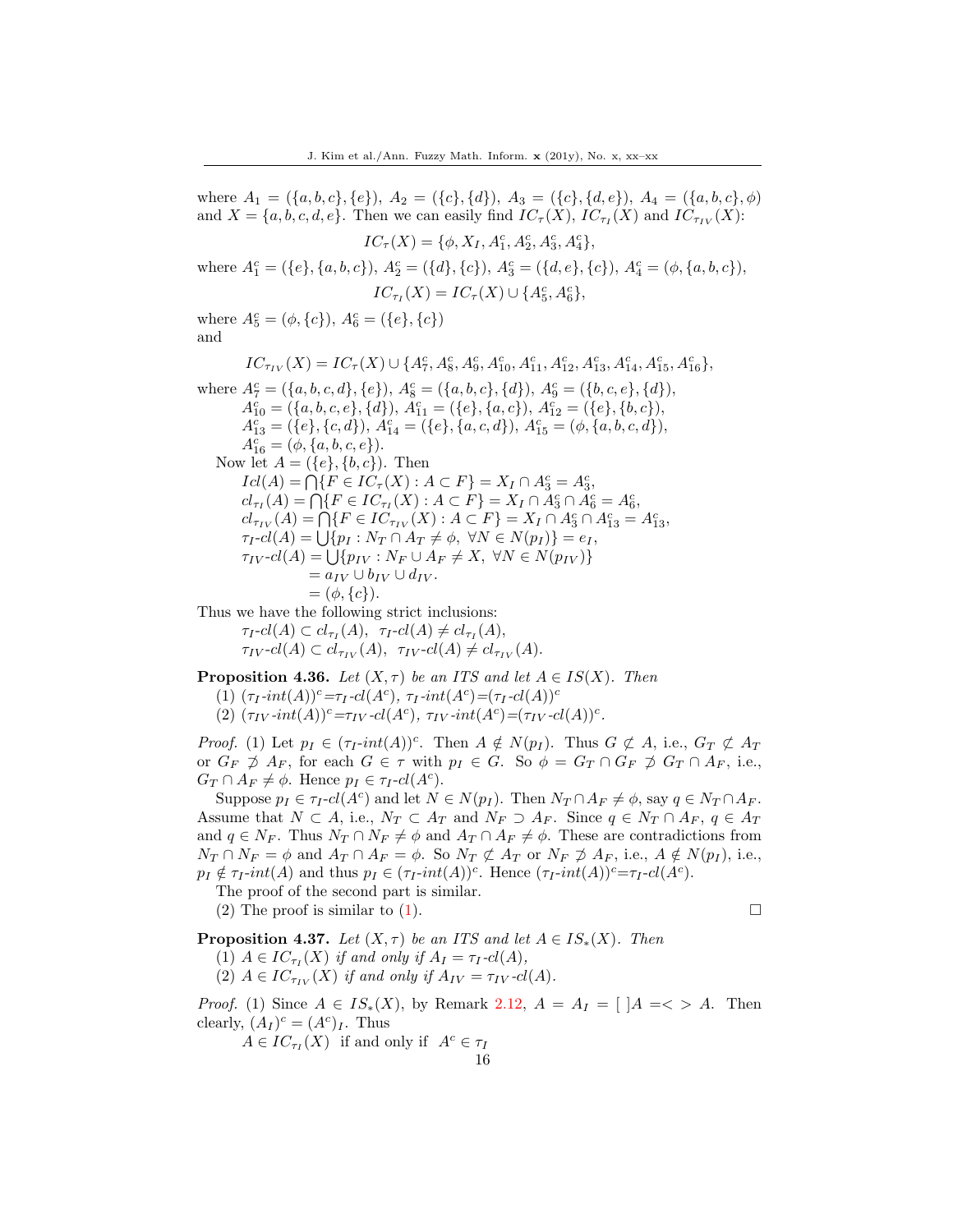if and only if  $(A<sup>c</sup>)<sub>I</sub> = \tau_I$ -int $(A<sup>c</sup>)$  [By Result 4.27 (1)] if and only if  $(A_I)^c = (\tau_I - cl(A))^c$  [By Proposition 4.36 (1)] if and only if  $A_I = \tau_I - cl(A)$ .

(2) The proof is similar to (1).  $\square$ 

**Lemma 4.38.** Let X be a set, 
$$
(F_j)_{j \in J} \subset IS(X)
$$
 and let  $F = \bigcap_{j \in J} F_j$ . Then  
\n(1)  $F_I = \bigcap_{j \in J} F_{I,j}$ ,  
\n(2)  $F_{IV} = \bigcap_{j \in J} F_{IV,j}$ .

*Proof.* (1) Let  $p_I \in F_I$ . Then  $p \in F$ , i.e.,  $p \in \bigcap_{j \in J} F_{T,j}$ . Thus there exists  $j \in J$ such that  $p \in F_{T,j}$ , i.e.,  $p_I \in F_{I,j}$ . So  $p_I \in \bigcap_{j \in J} F_{I,j}$ . Hence  $F_I \subset \bigcap_{j \in J} F_{I,j}$ .

Conversely, suppose  $p_I \in \bigcap_{j \in J} F_{I,j}$ . Then there exists  $j \in J$  such that  $p_I \in F_{I,j}$ . Thus  $p \in F_{T,j}$ . So  $p \in \bigcap_{j \in J} F_{T,j}$ , i.e.,  $p_I \in F_I$ . Hence  $\bigcap_{j \in J} F_{I,j} \subset F_I$ . Therefore the result holds.

(2) The proof is similar to (1).

**Proposition 4.39.** Let 
$$
(X, \tau)
$$
 be an ITS and let  $A \in IS_*(X)$ . Then

(1) 
$$
\tau_I \text{-}cl(A) = \bigcap_{A \subset F, F \in IC_{\tau_I}(X)} F_I,
$$
  
(2)  $\tau_{IV} \text{-}cl(A) = \bigcap_{A \subset F, F \in IC_{\tau_{IV}}(X)} F_{IV}.$ 

*Proof.* (1) 
$$
\tau_I-cl(A) = (\tau_I-int(A^c))^c \text{ [By Result 4.27 (1)]}
$$

$$
= (\bigcup_{G \subset A^c, G \in \tau_I} G_I)^c \text{ [By Result 4.29 (1)]}
$$

$$
= \bigcap_{A \subset G^c, G^c \in IC_{\tau_I(X)}} (G^c)_I
$$

$$
= \bigcap_{A \subset F, F \in IC_{\tau_I(X)}} F_I.
$$

(2) The proof is similar to (1).  $\Box$ 

From Result 4.32 and Proposition 4.36, the followings can be easily proved.

**Proposition 4.40.** Let 
$$
(X, \tau)
$$
 be an ITS and let  $A, B \in IS_*(X)$ . Then  
\n(1)  $A_I \subset \tau_I \text{-}cl(A), A_{IV}\tau_{IV} \text{-}int(A) \subset \tau_{IV} \text{-}cl(A),$   
\n(2) if  $A \subset B$ , then  $\tau_I \text{-}cl(A) \subset \tau_I \text{-}cl(B), \tau_{IV} \text{-}cl(A) \subset \tau_{IV} \text{-}cl(B),$   
\n(3)  $\tau_I \text{-}cl(A \cup B) = \tau_I \text{-}cl(A) \cup \tau_I \text{-}cl(B),$   
\n $\tau_{IV} \text{-}cl(A \cup B) = \tau_{IV} \text{-}cl(A) \cup \tau_{IV} \text{-}cl(B),$   
\n(4)  $\tau_I \text{-}cl(X_I) = X_I, \ \tau_{IV} \text{-}cl(X_I) = X_I.$ 

#### 5. Conclusions

From Results 4.4 and 4.5, for any IT  $\tau$  on a set X, two ITs  $\tau_I$  and  $\tau_{IV}$  were defined on X such that  $\tau \subset \tau_I$  and  $\tau \subset \tau_{IV}$ . In the future, by using three ITs  $\tau$ ,  $\tau_I$  and  $\tau_{IV}$ in an intuitionistic topological space, we expect that some types continuities, open and closed mappings can be defined.

#### **REFERENCES**

- <span id="page-16-0"></span>[1] K. Atanassov, Intuitionistic fuzzy sets, VII ITKR's Session, Sofia (September, 1983) (in Bugaria).
- <span id="page-16-1"></span>[2] K. Atanassov and S. Stoeva, Intuitionistic fuzzy sets, Polish Symp. on Interval and Fuzzy Mathematics, Poznan (August, 1983), Proceeding: 23–26.
- <span id="page-16-2"></span>[3] K. Atanassov, Intuitionistic fuzzy sets, Fuzzy Sets and Systems 20 (1986) 87–96.
- <span id="page-16-3"></span>[4] K. Atanassov, Review and new results on intuitionistic fuzzy sets, Preprint IM-MFaIS-1-88, Sofia 1–8.